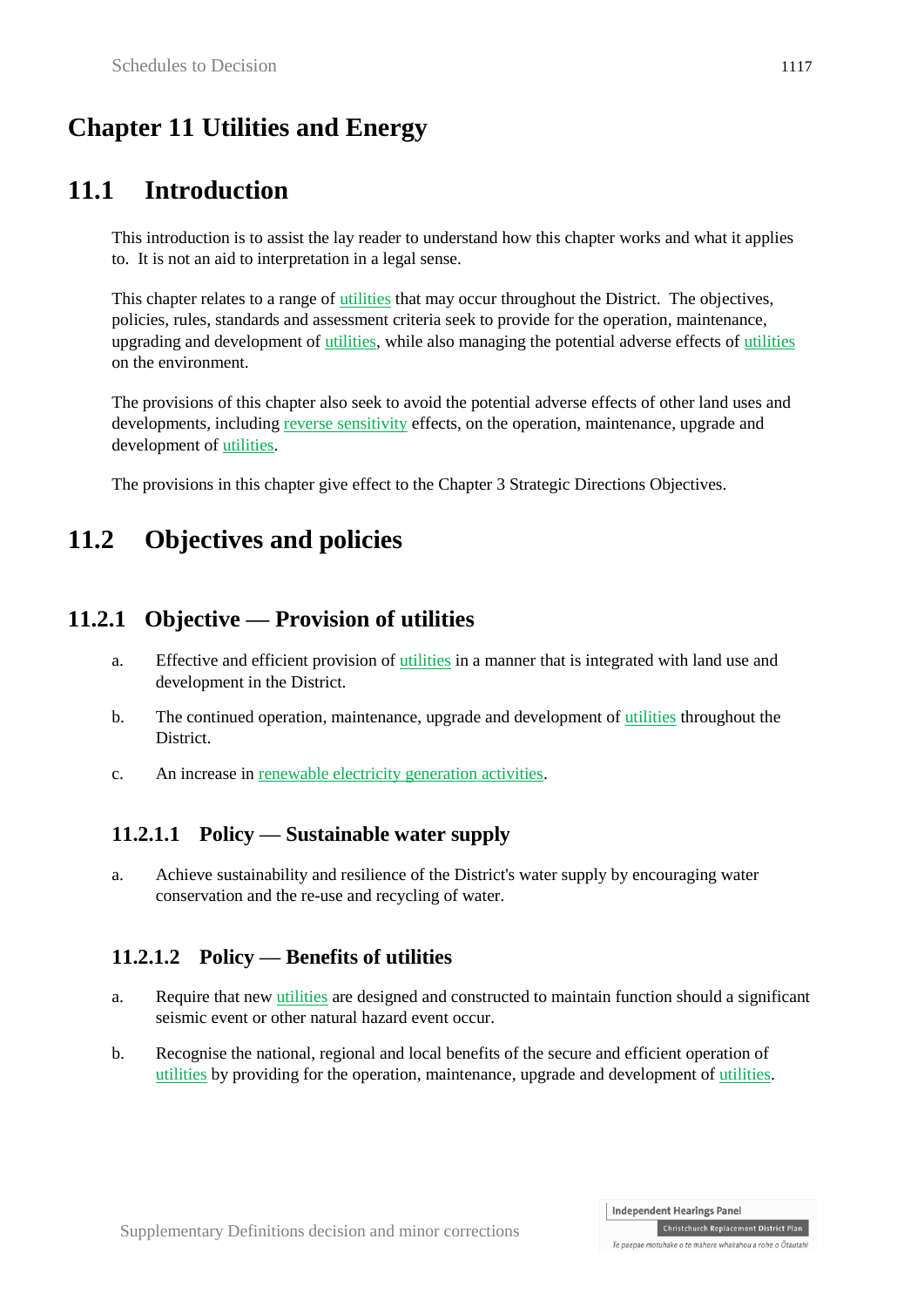#### **11.2.1.3 Policy — Renewable electricity generation**

- a. Provide for the operation, maintenance, upgrade and development of utilities that derive or generate electricity through renewable sources by:
	- i. recognising the benefits to people and communities of renewable electricity generation;
	- ii. acknowledging the implications and constraints associated with renewable electricity generation activities, including locational, operational and technical matters;
	- iii. promoting small and community scale renewable electricity generation activities, such as from solar and wind energy;
	- iv. reducing the use of finite resources for the generation of electricity; and
	- v. recognising the benefits of reducing greenhouse gas emissions that contribute to climate change

#### **11.2.1.4 Policy — Communication facilities**

- a. Recognise the importance of radiocommunications and telecommunication utilities by:
	- i. providing for the development and use of radiocommunications and telecommunication utilities;
	- ii. acknowledging that the management of adverse effects of radiocommunications and telecommunication utilities is constrained by technical and operational requirements; and
	- iii. having regard to design, location and installation method when considering the effects of new or upgraded radiocommunications and telecommunication utilities.

#### **11.2.1.5 Policy — Electricity transmission and electricity distribution**

- a. Recognise the national significance of the National Grid by:
	- i. providing for the benefits derived from a secure and efficient electricity transmission network;
	- ii. providing for the operation, maintenance, upgrade and development of the National Grid;
	- iii. acknowledging that the management of adverse effects of the National Grid is constrained by technical and operational requirements; and
	- iv. having regard to the route, site and method selection when considering the effects of new infrastructure or major upgrades.
- b. Provide for ongoing operation, maintenance, upgrade and development of the electricity distribution network, while;
	- i. having particular regard to the post-earthquake repair and resilience requirements of the electricity distribution network.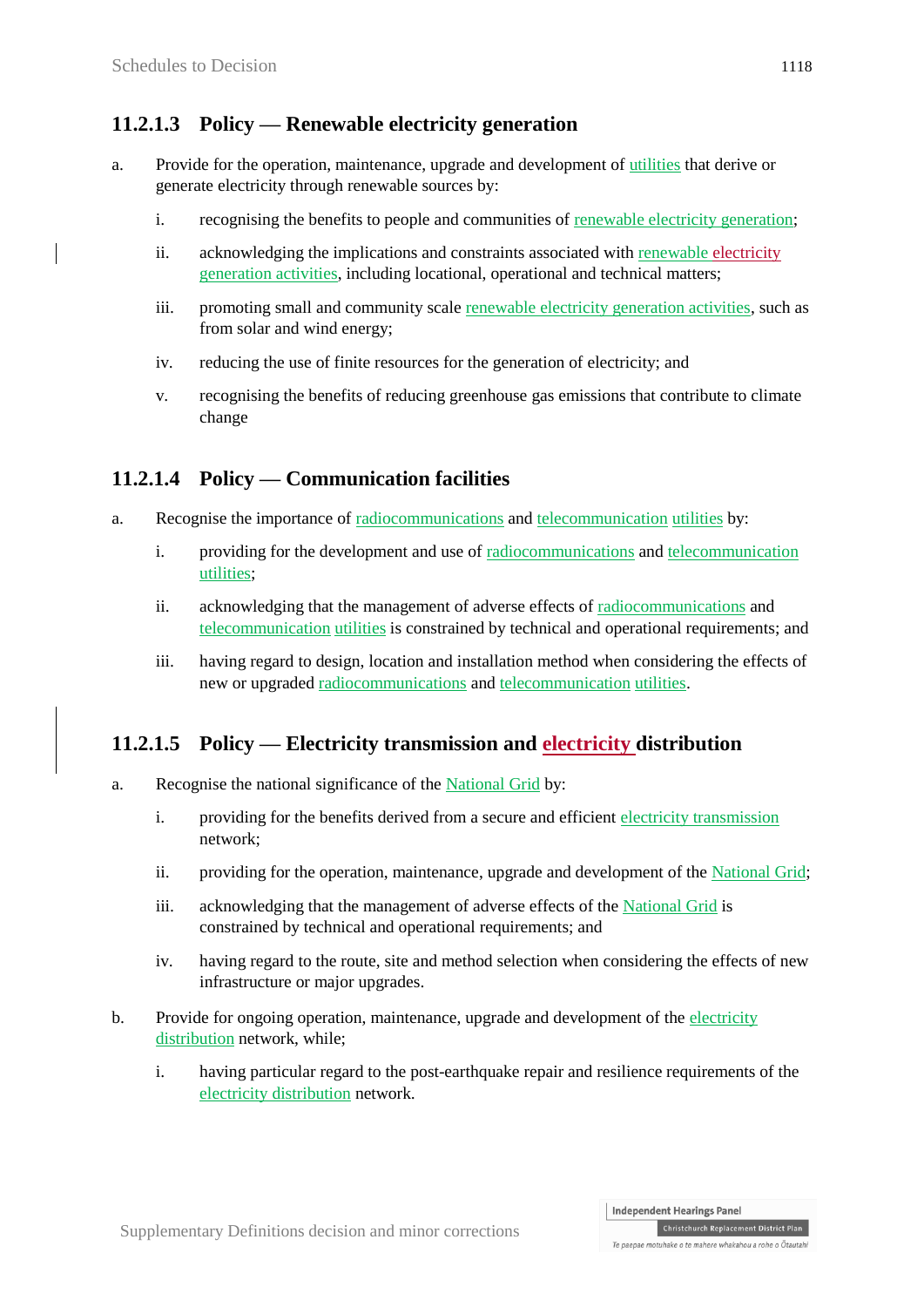#### **11.2.1.6 Policy — Fuel facilities, storage and supply systems**

a. Recognise the importance of operating, maintaining and developing a reliable and resilient fuel storage and supply system.

#### **11.2.2 Objective — Adverse effects**

- a. The adverse effects of new or upgraded utilities on other activities and the environment are managed, whilst having regard to the technical and operational requirements of utilities.
- b. The protection of utilities from the adverse effects of other activities.

#### **11.2.2.1 Policy — Adverse effects of utilities**

- a. To ensure that, where reasonably practicable, and having regard to the benefits of utilities and their locational, technical and operational requirements, new or upgraded utilities:
	- i. are located and designed in a way that minimises adverse effects; and
	- ii. avoid, remedy or mitigate the potential for adverse effects of noise from wind turbines.

#### **11.2.2.2 Policy — Adverse effects on utilities**

- a. Avoid adverse effects on utilities, including reverse sensitivity effects, that may compromise their operation, maintenance, upgrade and development.
- b. Avoid adverse effects, including reverse sensitivity effects, on the National Grid and the identified strategic 66kV and 33kV electricity distribution lines and the Heathcote to Lyttelton 11kV electricity distribution line, through the management of activities within an identified buffer corridor.

#### **11.2.2.3 Policy — Radiofrequency, electric and magnetic fields**

- a. Manage the potential adverse effects of radiofrequency, electric and magnetic fields associated with utilities.
- b. Avoid locating sensitive activities where there could be adverse effects from utilities that generate radio frequency, electric and magnetic fields.

### **11.3 How to interpret and apply the rules**

- a. The rules that apply to all utilities in the District are contained in the activity status tables (including activity specific standards) in:
	- i. Rule 11.4;
	- ii. Rule 11.5;
	- iii. Rule 11.6;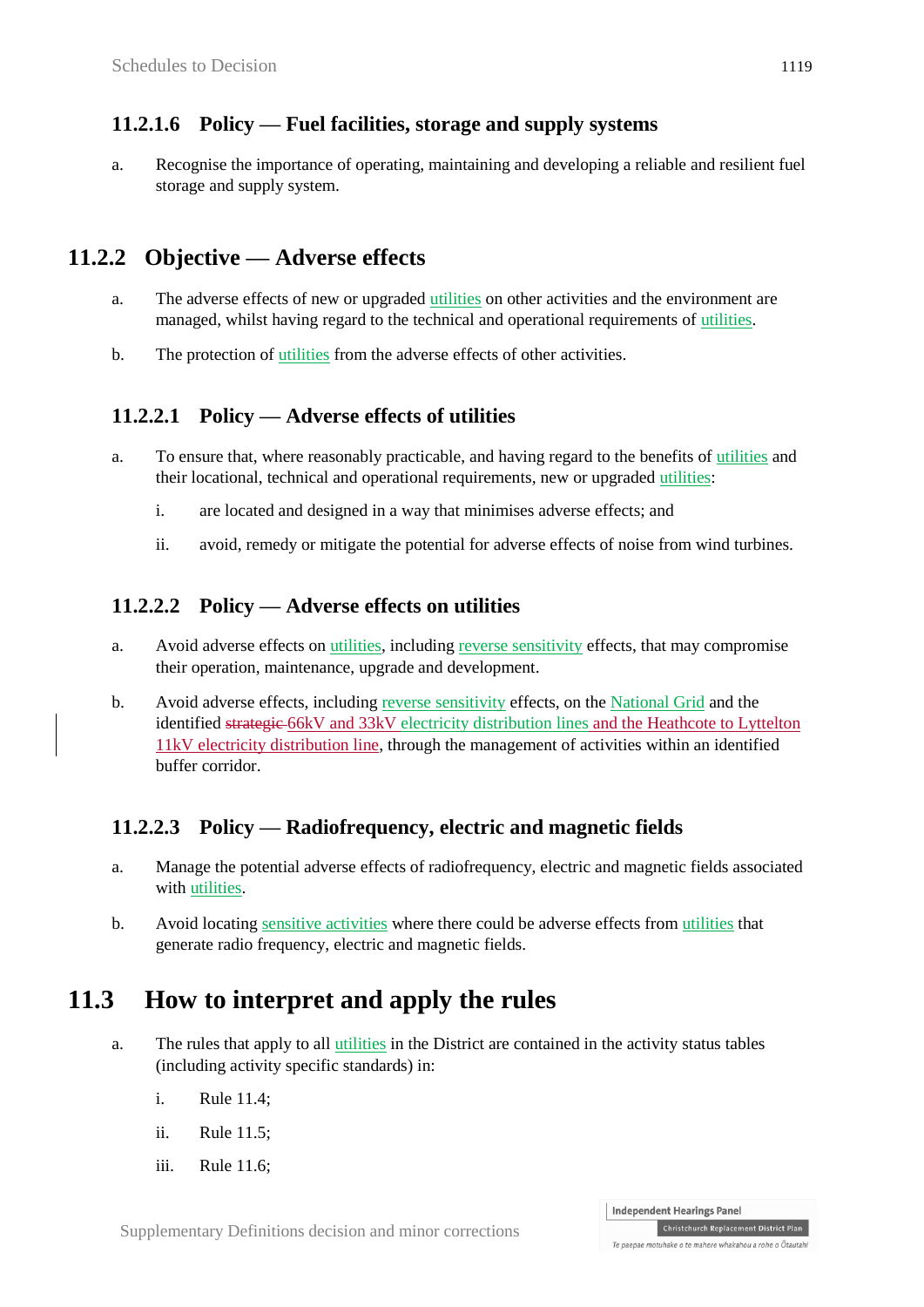- iv. Rule 11.7; and
- v. Rule 11.8.

Note: The activity standards in Rule 11.9 also apply to all activities listed in Rules 11.4–11.8.

- b. The rules in the zone chapters  $(13 21)$  do not apply to utilities, unless specified or referenced in this chapter.
- c. The activity status tables and standards in the following chapters also apply to all utilities in the District:
	- 5 Natural Hazards;
	- 6 General Rules and Procedures (except for Sub-chapter 6.6 Water Body Setbacks);
	- 7 Transport (except for the Transport Zone rules);
	- 8 Subdivision, Development and Earthworks;
	- 12 Hazardous Substances and Contaminated Land.
- d. Chapter 5 (Natural Hazards) includes specific rules in relation to utilities in areas subject to hazards.
- e. Chapter 9 (Natural and Cultural Heritage) rules do not apply to utilities, unless otherwise specified (including the following):
	- i. The rules in Sub-chapter 9.1 do apply to utilities, except that:
		- A. Rule 9.1.4.3 RD3 does not apply to indigenous vegetation clearance for the purposes of minor upgrades to utilities provided for by Rule 11.4.1 P9 - P15; and
		- B. Rule 9.1.3 h. includes some exemptions for maintenance of existing access tracks for utilities, protection of, and access to, existing electricity infrastructure, and the replacement, repair, maintenance and minor upgrading of existing utilities, involving indigenous vegetation clearance.
	- ii. Rule 9.4.4 applies to the pruning, felling, maintenance or remedial work/treatment to significant trees listed in Appendix 9.4.7.1 and trees in the public realm undertaken by the Council or network utility operators.
	- iii. The following matters of discretion apply:
		- A. Rule 9.1.5.2;
		- B. Rules 9.2.8.1, 9.2.8.2 and 9.2.8.3;
		- C. Rule 9.3.6.1;
		- D. Rule 9.4.6;
		- E. Rule 9.5.5, as relevant to the site classification;
		- $F$ . Rule 9.6.3.1.
- f. The rules in Chapter 11 that relate to heritage items or heritage settings shall not apply to works undertaken to electrical equipment located within heritage items listed in the Schedule of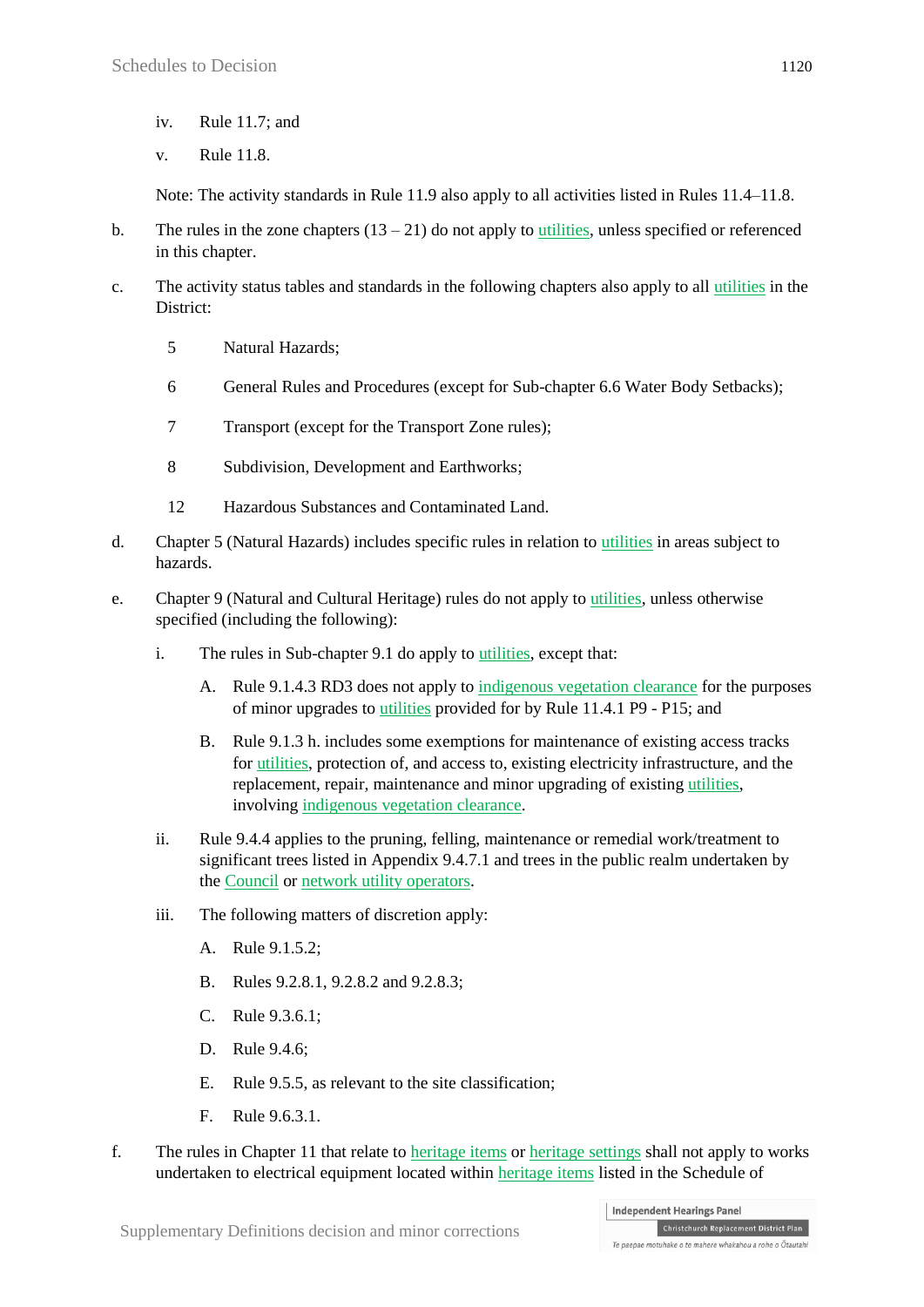Significant Historic Heritage (in Appendix 9.3.7.2) as heritage item numbers 201, 207, 489, 544, 600 and 624, where such works are associated with the replacement, repair, maintenance and minor upgrading of the electricity distribution network.

The rules in Chapter 11 that relate to heritage items shall not apply to the Hagley Park heritage item (number 1395), other than to heritage items and heritage settings individually items listed in the Schedule of Significant Historic Heritage in Appendix 9.3.7.2.

- g. All telecommunication facilities operated by a network utility operator are controlled by the Resource Management (National Environmental Standards for Telecommunication Facilities) Regulations 2008 (NESTF) in respect of the generation of radiofrequency fields. In the road reserve equipment cabinets, noise from these cabinets, and masts / antennas on existing structures are also controlled by the NESTF. Other telecommunication facilities or activities will be managed by the District Plan.
- h. The NESTF manages instances where:
	- i. An original utility structure is replaced with a replacement utility structure;
	- ii. The addition of an antenna makes a structure into a replacement utility structure;
	- iii. If an antenna on a replacement utility structure is replaced; or
	- iv. A dish antenna is added to or replaced on an original utility structure or replacement utility structure.
- i. Under the NESTF, other telecommunication facilities or activities are managed by the District Plan:
	- i. Within the dripline of a tree or other vegetation where the trees or other vegetation are managed by the District Plan.
	- ii. On the same side of the road as items or land identified as having historic heritage values, where the land or items are identified by the District Plan.
	- iii. On the same side of the road as land or sites that are identified as having visual amenity values by the District Plan.
- j. The Resource Management (National Environmental Standards for Electricity Transmission Activities) Regulations 2009 (NESETA) contain a separate code of rules for the operation, maintenance, upgrading, relocation or removal of an existing transmission line, which is part of the National Grid, as defined in the regulations. Except as provided for by the regulation, no rules in this District Plan apply to such activities. Where an activity does not relate to an existing transmission line that is part of the National Grid, or where new transmission lines and associated structures are proposed, the District Plan provisions apply.
- k. Except for a resource consent application within a Site of Ngāi Tahu Cultural Significance identified in Schedule 9.5.6.1, any application for resource consent for a controlled or restricted discretionary activity arising from the rules in this chapter shall not be publicly or limited notified. For any other application for resource consent, the Council may publicly or limited notify the application.
- l. Any resource consent application within a Site of Ngāi Tahu Cultural Significance identified in Schedule 9.5.6.1 need not be publicly notified, but shall be limited notified to the relevant rūnanga (absent their written approval).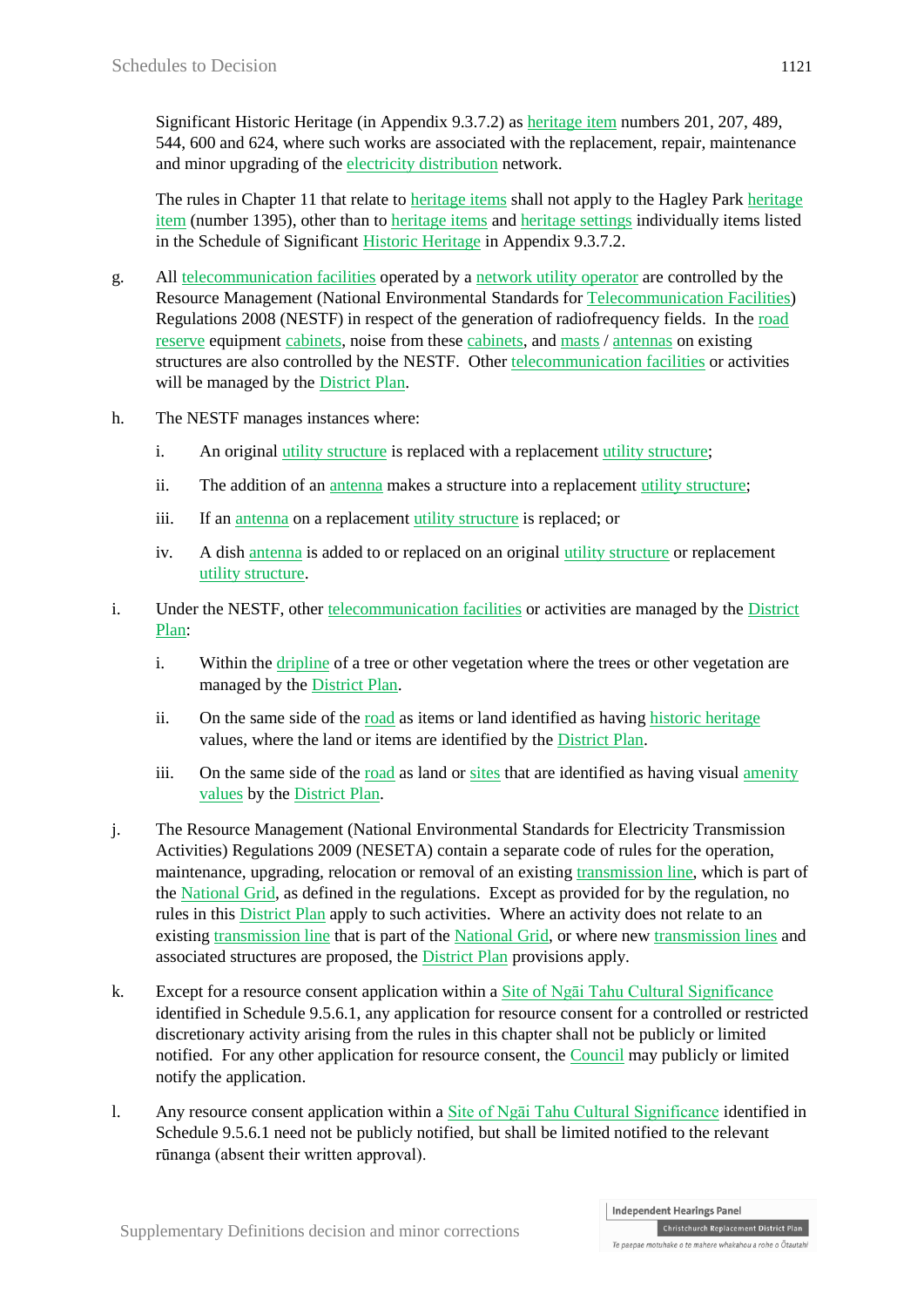m. Unless otherwise stated, a permitted activity includes operation of that activity.

Independent Hearings Panel Christchurch Replacement District Plan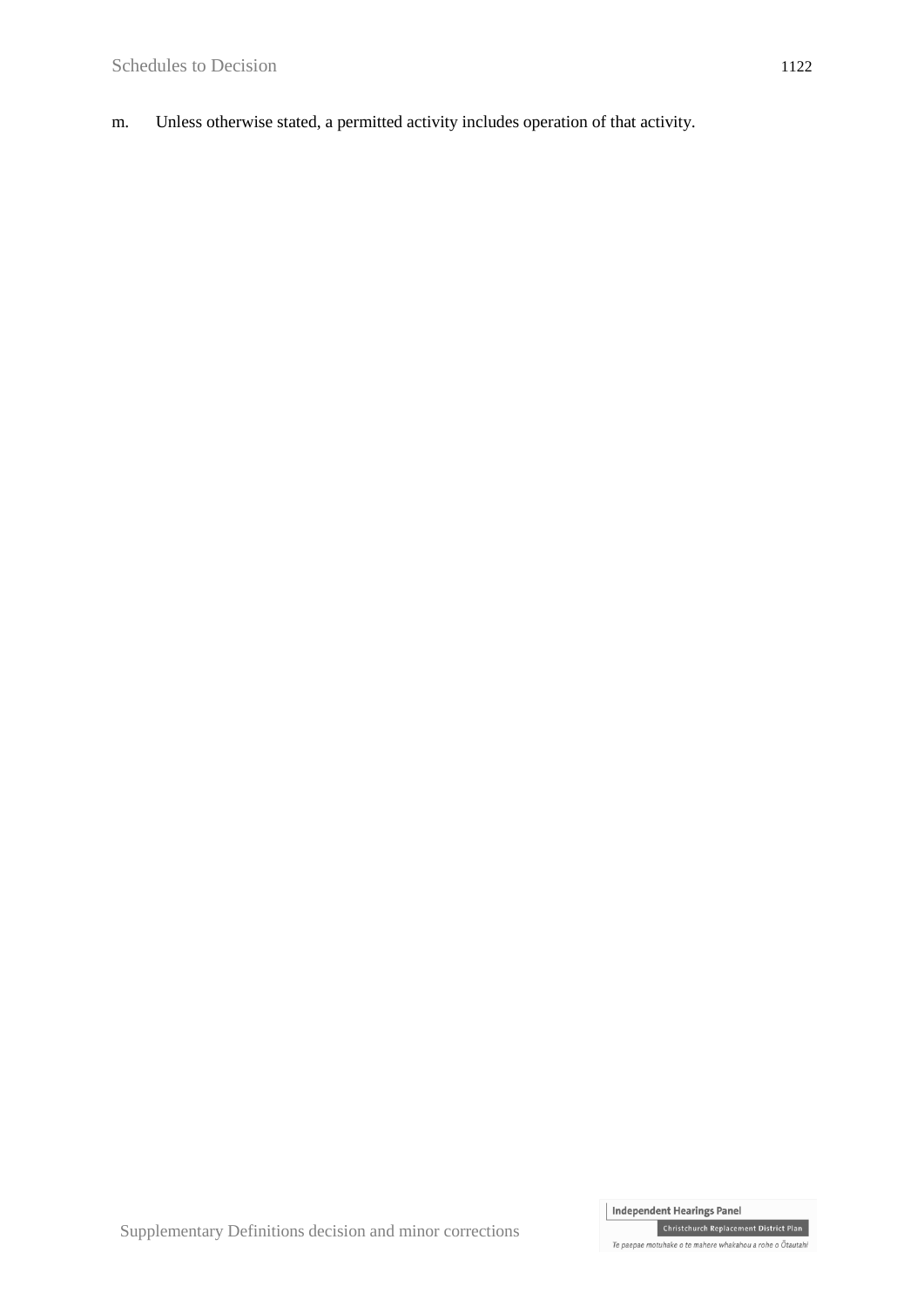# **11.4 Rules — Utilities and energy — General**

### **11.4.1 Permitted activities — General**

The activities listed below are permitted activities if they meet the activity specific standards set out in this table and the activity standards in Rule 11.9.

Activities may also be restricted discretionary, discretionary or non-complying as specified in Rules 11.4.2 to 11.4.4 and 11.5 to 11.8.

|                | <b>Activity</b>                                                                                                                                                 | <b>Activity specific standards</b>                                                                                                                                                                                                                                                                                                                                                                                                                                                                                                                                                                           |
|----------------|-----------------------------------------------------------------------------------------------------------------------------------------------------------------|--------------------------------------------------------------------------------------------------------------------------------------------------------------------------------------------------------------------------------------------------------------------------------------------------------------------------------------------------------------------------------------------------------------------------------------------------------------------------------------------------------------------------------------------------------------------------------------------------------------|
| P1             | Construction or extension of any access<br>tracks to <i>utilities</i> (except as provided for in<br>Rule 11.4.2 RD6).                                           | Access tracks shall not be located within or<br>a.<br>on:<br>i.<br>the <i>dripline</i> of a significant tree listed in<br>Appendix 9.4.7.1;<br>ii.<br>a heritage item or heritage setting listed<br>in Appendix 9.3.7.2; or<br>iii.<br>a Site of Ngai Tahu Cultural<br>Significance identified in Schedule<br>9.5.6.1.                                                                                                                                                                                                                                                                                       |
| P <sub>2</sub> | Weather stations and navigation aids.                                                                                                                           | b. New weather stations and navigation aids<br>greater than 1 metre in height or 6 m <sup>2</sup> in area<br>shall not be located within or on:<br>i.<br>a Character Area Overlay;<br>ii.<br>the <i>dripline</i> of a significant tree listed in<br>Appendix 9.4.7.1; or<br>iii.<br>a heritage item or heritage setting listed<br>in Appendix 9.3.7.2.<br>Nil                                                                                                                                                                                                                                                |
| <b>P3</b>      | Maintenance of a <i>utility</i> and the<br>establishment of associated temporary<br>structures, including vegetation trimming or<br>removal.                    |                                                                                                                                                                                                                                                                                                                                                                                                                                                                                                                                                                                                              |
| <b>P4</b>      | Utility cabinets as part of any utility,<br>excluding any utility cabinet for electricity<br>transmission or distribution provided for<br>under Rule 11.5.1 P2. | The utility cabinet is located underground; or<br>a.<br>b. For above ground telecommunication<br>cabinets, or those regulated by the NESTF,<br>the maximum floor area shall be 2 m <sup>2</sup> and the<br>maximum height shall be 2 metres (measured<br>from ground level or the top of a concrete<br>plinth if there is one); and<br>c. For above ground utility cabinets other than in<br>standard (b) above, the maximum floor area<br>shall be 10 m <sup>2</sup> and the maximum height shall<br>be 2.5 metres (measured from ground level or<br>the top of a concrete plinth if there is one).;<br>and |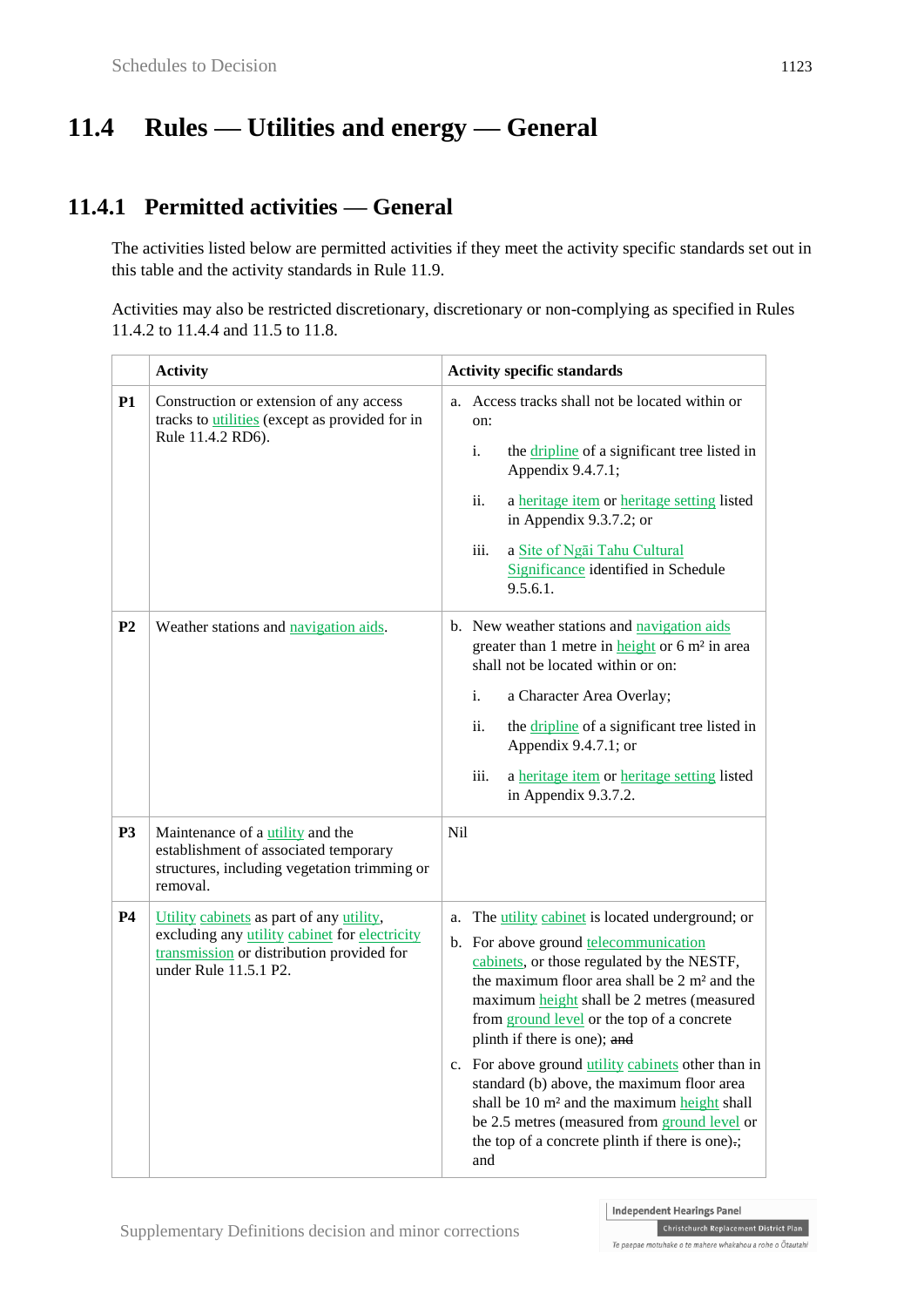|                | <b>Activity</b>                                                                                                                                          | <b>Activity specific standards</b>                                                                                                                                                                                                                                                                                                                                                                                                                                                                                                                                                                                                               |
|----------------|----------------------------------------------------------------------------------------------------------------------------------------------------------|--------------------------------------------------------------------------------------------------------------------------------------------------------------------------------------------------------------------------------------------------------------------------------------------------------------------------------------------------------------------------------------------------------------------------------------------------------------------------------------------------------------------------------------------------------------------------------------------------------------------------------------------------|
|                |                                                                                                                                                          | d. For above ground utility cabinets in the Avon<br>River Precinct/Te Papa Ōtākaro Zone the<br>maximum floor area shall be 5m <sup>2</sup> and the<br>maximum height shall be 3 metres (measured<br>from ground level or the top of a concrete<br>plinth if there is one).                                                                                                                                                                                                                                                                                                                                                                       |
| <b>P5</b>      | Utility buildings, excluding any utility<br>buildings for electricity transmission or<br>distribution provided for under Rule 11.5.1<br>P <sub>2</sub> . | Built form standards for the relevant zone.<br>a.                                                                                                                                                                                                                                                                                                                                                                                                                                                                                                                                                                                                |
| <b>P6</b>      | Installation of network utilities and ancillary<br>equipment underground.                                                                                | Nil                                                                                                                                                                                                                                                                                                                                                                                                                                                                                                                                                                                                                                              |
| P7             | New lines and associated utility structures to<br>provide electricity supplies to electric<br>tramway trolley bus or rail systems.                       | Nil                                                                                                                                                                                                                                                                                                                                                                                                                                                                                                                                                                                                                                              |
| P <sub>8</sub> | Utility structures for street lighting.                                                                                                                  | Nil                                                                                                                                                                                                                                                                                                                                                                                                                                                                                                                                                                                                                                              |
| P <sub>9</sub> | Re-location of utilities.                                                                                                                                | The re-location must not be more than 2<br>a.<br>metres measured horizontally, except that it<br>may be more than 2 metres but not exceed 5<br>metres horizontally where it is associated with<br>road widening or it is for safety reasons.                                                                                                                                                                                                                                                                                                                                                                                                     |
| <b>P10</b>     | Replacement of an existing utility structure<br>or mast.                                                                                                 | The diameter or width of the replacement<br>a.<br>utility structure or mast at its widest point<br>must not exceed twice that of the replaced<br>utility structure or mast at its widest point.<br>b. The height of the replacement utility structure<br>or mast must not exceed whichever of the<br>following is the greater height:<br>$\mathbf{i}$ .<br>the <b>height</b> of the replaced utility<br>structure or mast; or<br>the applicable maximum height for a<br>ii.<br>building in the relevant zone.<br>The replaced utility structure or mast must be<br>$c_{\cdot}$<br>removed once the replacement structure or<br>mast is in place. |
| <b>P11</b>     | Addition to an existing utility structure or<br>mast.                                                                                                    | The combined diameter or width of the<br>a.<br>existing utility structure or mast plus the<br>addition (at its widest point) must not exceed<br>twice that of the pre-existing utility structure<br>(at its widest point).<br>b. The combined <b>height</b> of the existing utility<br>structure or mast plus the addition must not<br>exceed whichever of the following is the<br>greater:<br>i.<br>the pre-existing height of the existing<br>utility structure or mast; or                                                                                                                                                                    |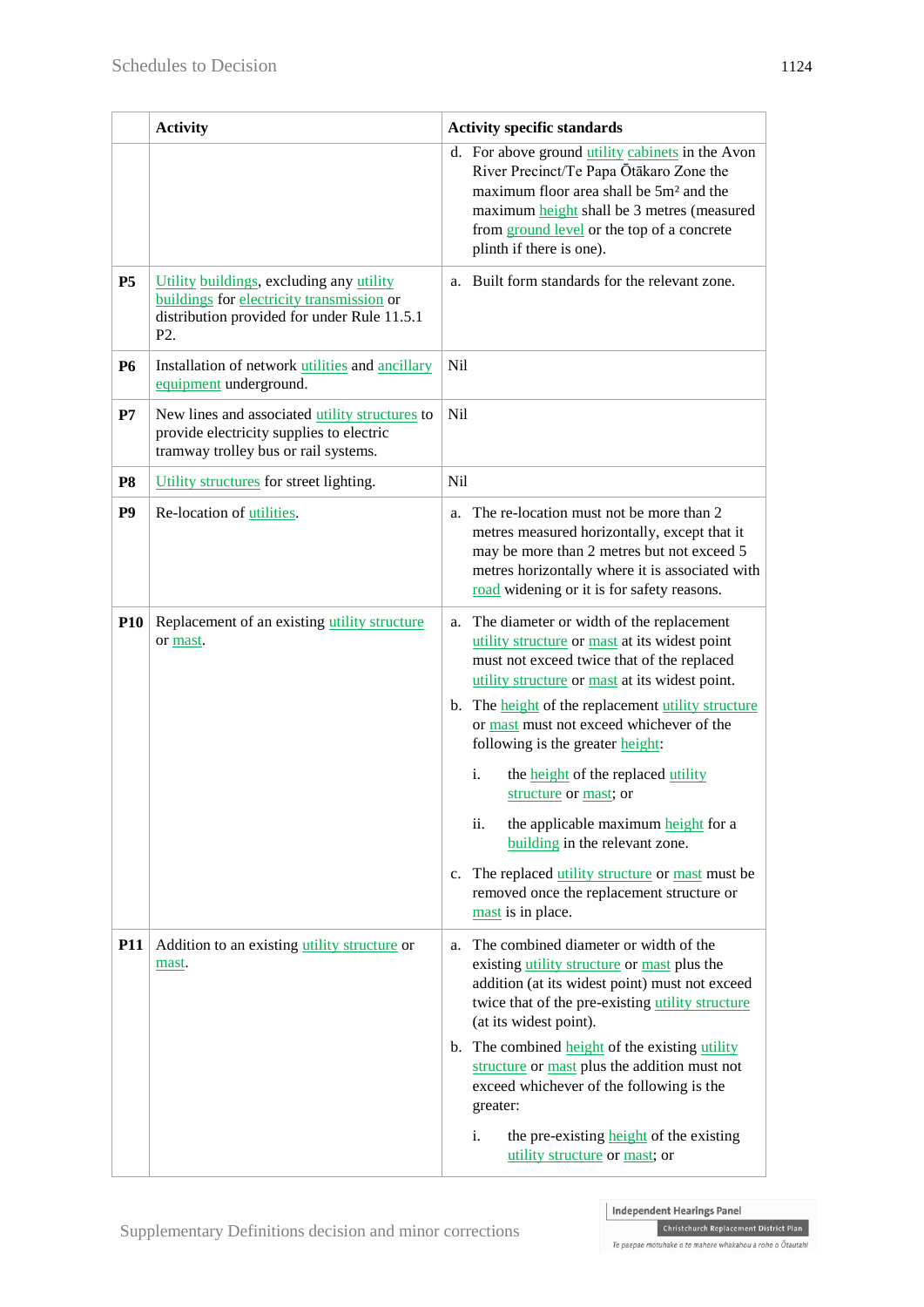$\overline{\phantom{a}}$ 

|                 | <b>Activity</b>                                                                                                                                                                                                                                                                                                                                                                                                                                                                                                                                                                                                                                                                                                                     | <b>Activity specific standards</b>                                                                                                                                                                                                                                                                                                                                                               |  |  |
|-----------------|-------------------------------------------------------------------------------------------------------------------------------------------------------------------------------------------------------------------------------------------------------------------------------------------------------------------------------------------------------------------------------------------------------------------------------------------------------------------------------------------------------------------------------------------------------------------------------------------------------------------------------------------------------------------------------------------------------------------------------------|--------------------------------------------------------------------------------------------------------------------------------------------------------------------------------------------------------------------------------------------------------------------------------------------------------------------------------------------------------------------------------------------------|--|--|
|                 |                                                                                                                                                                                                                                                                                                                                                                                                                                                                                                                                                                                                                                                                                                                                     | ii.<br>the applicable maximum height for a<br>building in the relevant zone.                                                                                                                                                                                                                                                                                                                     |  |  |
| <b>P12</b>      | Replacement of an existing transmission or<br>distribution tower.                                                                                                                                                                                                                                                                                                                                                                                                                                                                                                                                                                                                                                                                   | The replacement tower must not exceed the<br>a.<br>height of the replaced tower by more than<br>15%.<br>b. Each side of the replacement tower's footprint<br>must not be longer than the length of any side<br>of the replaced tower's footprint plus 25% of<br>the width of the replaced tower's footprint.<br>c. The replaced tower must be removed once the<br>replacement tower is in place. |  |  |
| <b>P13</b>      | An increase in the carrying or operating<br>capacity, efficiency or security of electricity<br>transmission or distribution lines, or<br>telecommunication lines, by the following<br>activities:<br>a. the addition of wires, cables, circuits<br>and/or conductors;<br>b. the re-conductoring of the line with<br>higher capacity conductors;<br>c. the re-sagging of conductors;<br>d. the addition of longer or more efficient<br>insulators;<br>e. the addition of earth wires (which may<br>contain telecommunication lines,<br>earthpeaks and lightning rods);<br>the replacement of above-ground ducts,<br>f.<br>cables and pipes up to a 50% increase in<br>diameter; and<br>the replacement of the <i>utility</i> .<br>g. | a. If the <i>utility</i> is replaced, the replacement<br>utility must be of a similar scale and character<br>to the structure that is replaced.                                                                                                                                                                                                                                                  |  |  |
| P <sub>14</sub> | An increase in the carrying or operating<br>capacity, efficiency or security of fuel and<br>gas transmission or distribution lines,<br>including the installation of isolation<br>values valves or other ancillary equipment,<br>and the associated replacement of the utility.                                                                                                                                                                                                                                                                                                                                                                                                                                                     | a. If the <i>utility</i> is replaced, the replacement<br>utility must be of a similar scale and character<br>to the structure that is replaced.                                                                                                                                                                                                                                                  |  |  |
| <b>P15</b>      | The installation of new mid-span electricity<br>poles to address clearances required by New<br>Zealand Electrical Code of Practice 34:2001.                                                                                                                                                                                                                                                                                                                                                                                                                                                                                                                                                                                         | Nil.                                                                                                                                                                                                                                                                                                                                                                                             |  |  |
| <b>P16</b>      | Customer connections from and to<br>buildings, facilities, structures and sites used<br>for or serviced by utilities.                                                                                                                                                                                                                                                                                                                                                                                                                                                                                                                                                                                                               | Nil.                                                                                                                                                                                                                                                                                                                                                                                             |  |  |
| <b>P17</b>      | The attachment to existing bridges (except<br>any bridge that is a structure identified in<br>Appendix 9.3.7.2) of a pipe or cable for the<br>conveyance of water, wastewater,<br>stormwater, electricity, gas or fuel, or for<br>telecommunication.                                                                                                                                                                                                                                                                                                                                                                                                                                                                                | Where the bridge is on publicly owned land<br>a.<br>and standard (b) does not apply, the pipe or<br>cable:<br>i.<br>must be attached to the underside of the<br>bridge or incorporated within the bridge                                                                                                                                                                                         |  |  |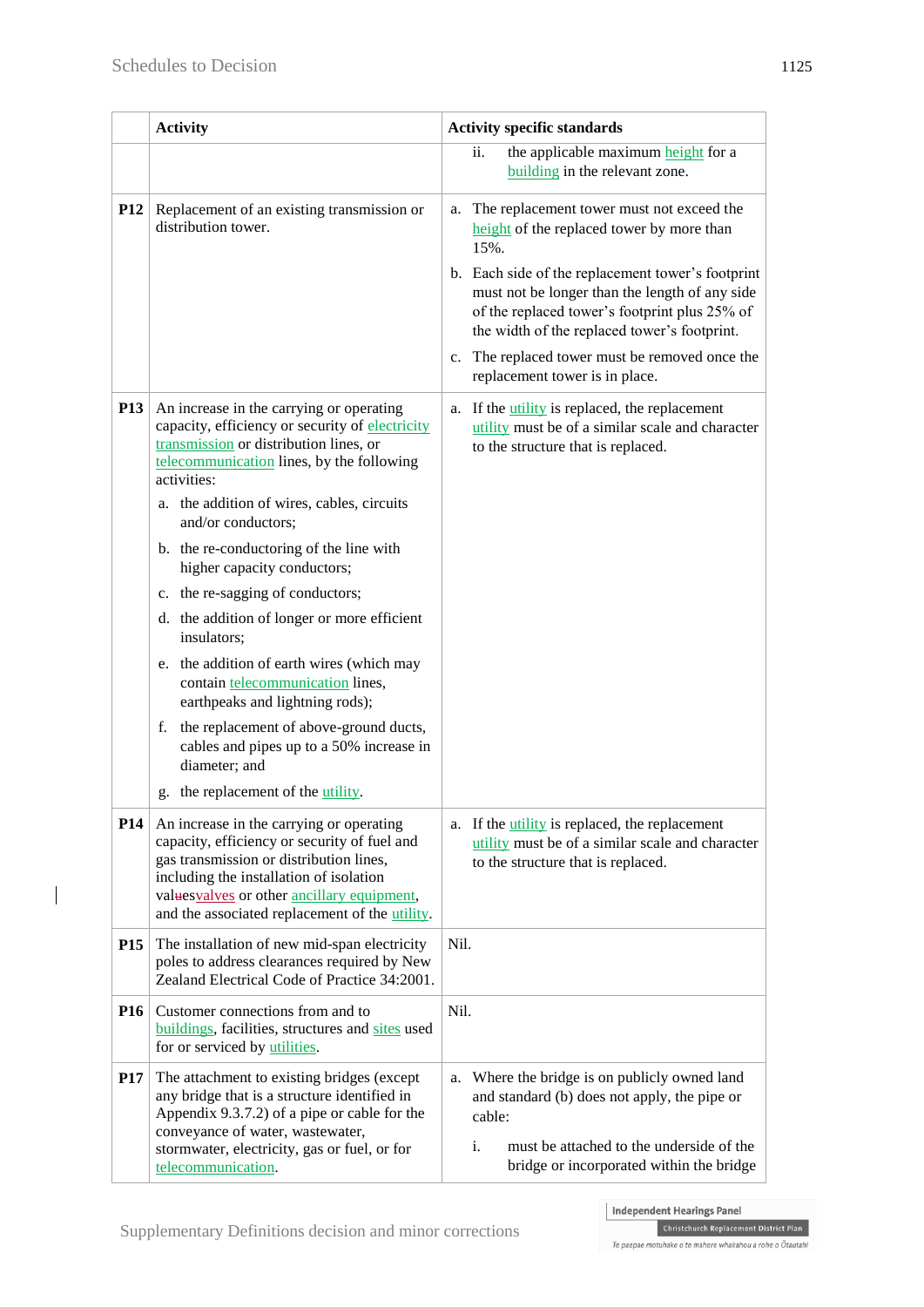|            | <b>Activity</b>                                                                                                                                    | <b>Activity specific standards</b> |     |                                                                                                                                                                                                                                                                                                                                          |
|------------|----------------------------------------------------------------------------------------------------------------------------------------------------|------------------------------------|-----|------------------------------------------------------------------------------------------------------------------------------------------------------------------------------------------------------------------------------------------------------------------------------------------------------------------------------------------|
|            |                                                                                                                                                    |                                    |     | structure or within an existing attached<br>cable/pipe structure; or                                                                                                                                                                                                                                                                     |
|            |                                                                                                                                                    |                                    | ii. | must not exceed 100 mm in diameter.                                                                                                                                                                                                                                                                                                      |
|            |                                                                                                                                                    |                                    |     | b. Where the bridge is on publicly owned land<br>located within or on Significant Features 3.0,<br>4.0, 7.0, 8.1-8.3 and 9.1-9.2 (as identified in<br>Appendix 9.2.9.2.3); Travis<br>Wetland/Oruapaeroa (ONF34.0 as identified<br>in Appendix 9.2.9.2.1); and/or across a<br>waterway in a Character Area Overlay, the<br>pipe or cable: |
|            |                                                                                                                                                    |                                    | i.  | must be attached to the underside of the<br>bridge or incorporated within the bridge<br>structure or within an existing attached<br>cable/pipe structure; or                                                                                                                                                                             |
|            |                                                                                                                                                    |                                    | ii. | must not exceed 63 mm in diameter, be<br>in a cluster of no more than two pipes,<br>and be either the same colour as the<br>bridge at the point of attachment or be<br>of a matt finish colour with less than<br>20% reflectivity.                                                                                                       |
| <b>P18</b> | Utility equipment within existing buildings.                                                                                                       | Nil.                               |     |                                                                                                                                                                                                                                                                                                                                          |
| <b>P19</b> | Temporary utilities operating for less than<br>12 months, excluding emergency or back-up<br>electricity generation permitted in Rule<br>11.6.1 P4. | a <sub>1</sub>                     |     | Built form standards for the relevant zone.<br>b. The noise standards in Rule 6.1.5 for the<br>relevant zone.                                                                                                                                                                                                                            |

### **11.4.2 Restricted discretionary activities — General**

The activities listed below are restricted discretionary activities, provided they meet the activity standards in Rule 11.9

Decision to grant or decline consent and impose conditions is restricted to the matters of discretion set out in Rule 11.10, as set out in the following table.

|                 | <b>Activity</b>                                                                                                | The Council's discretion shall be limited to the<br>following matters:                                                                                                                                                 |
|-----------------|----------------------------------------------------------------------------------------------------------------|------------------------------------------------------------------------------------------------------------------------------------------------------------------------------------------------------------------------|
| RD <sub>1</sub> | Any activity listed in Rule 11.4.1 P2 that<br>does not meet one or more of the activity<br>specific standards. | a. Heritage and natural environment $-$ Rule 11.10.1<br>b. Amenity, location and design $-$ Rule 11.10.2<br>c. Within Sites of Ngai Tahu Cultural Significance<br>- Rule 9.5.5, as relevant to the site classification |
| RD2             | Any activity listed in Rule 11.4.1 P4 that<br>does not meet one or more of the activity<br>specific standards. | a. Heritage and natural environment $-$ Rule 11.10.1<br>b. Amenity, location and design $-$ Rule 11.10.2<br>c. Operational considerations – Rule $11.10.3$<br>d. Health and safety $-$ Rule 11.10.4                    |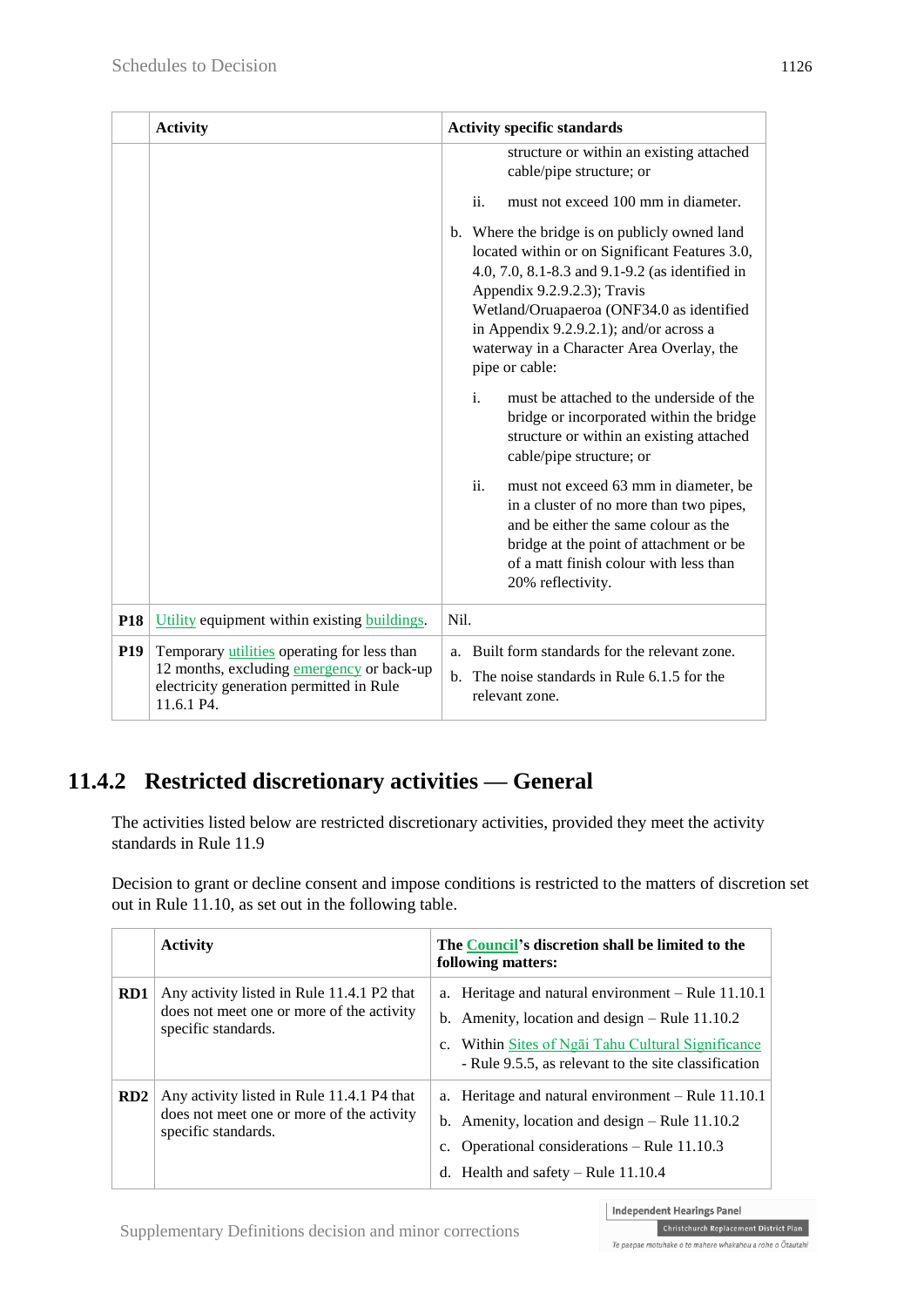|                 | <b>Activity</b>                                                                                                 |                                                                                                                                                                                                                                                                                                                                                                                                                                                                                                                                                                                                                                                                                                                            | The Council's discretion shall be limited to the<br>following matters:                                                                                                                                                                                                           |
|-----------------|-----------------------------------------------------------------------------------------------------------------|----------------------------------------------------------------------------------------------------------------------------------------------------------------------------------------------------------------------------------------------------------------------------------------------------------------------------------------------------------------------------------------------------------------------------------------------------------------------------------------------------------------------------------------------------------------------------------------------------------------------------------------------------------------------------------------------------------------------------|----------------------------------------------------------------------------------------------------------------------------------------------------------------------------------------------------------------------------------------------------------------------------------|
| RD3             | Any activity listed in Rule 11.4.1 P5 that<br>does not meet one or more of the activity<br>specific standards.  |                                                                                                                                                                                                                                                                                                                                                                                                                                                                                                                                                                                                                                                                                                                            | a. Heritage and natural environment - Rule 11.10.1<br>b. Amenity, location and design $-$ Rule 11.10.2<br>Operational considerations - Rule 11.10.3<br>$c_{\cdot}$<br>d. Health and safety – Rule $11.10.4(a)$                                                                   |
| RD4             | Any activity listed in Rule 11.4.1 P17 that<br>does not meet one or more of the activity<br>specific standards. |                                                                                                                                                                                                                                                                                                                                                                                                                                                                                                                                                                                                                                                                                                                            | a. Heritage and natural environment - Rule 11.10.1<br>b. Amenity, location and design $-$ Rule 11.10.2(d)<br>and $(e)$<br>c. Operational considerations - 11.10.3<br>d. Electricity generation $-11.10.5(d)$ , (e) and (h)<br>e. Water, wastewater and stormwater $-11.10.6$     |
| RD5             | Any activity listed in Rule 11.4.1 P1 that<br>does not meet one or more of the activity<br>specific standards.  |                                                                                                                                                                                                                                                                                                                                                                                                                                                                                                                                                                                                                                                                                                                            | a. Heritage and natural environment - Rule 11.10.1<br>b. Amenity, location and design $-$ Rule 11.10.2<br>Operational considerations - Rule 11.10.3<br>$c_{\cdot}$<br>d. Within Sites of Ngai Tahu Cultural Significance<br>- Rule 9.5.5, as relevant to the site classification |
| RD <sub>6</sub> | i.<br>ii.<br>iii.<br>iv.<br>V.<br>vi.<br>vii.<br>ix.<br>X.                                                      | a. Construction of any access tracks<br>associated with new, or major<br>upgrades to (except minor upgrades<br>under Rule 11.4.1 P9 - P15), utilities<br>that are greater than 3 metres in<br>formed width within:<br>Areas of Outstanding Natural<br>Character identified in Appendix<br>9.2.9.2.7;<br>Travis Wetland/Oruapaeroa<br>(ONF34.0);<br>Riccarton Bush/Putarikamotu<br>(ONF35.0);<br>Otutaikino Creek (SF2.0);<br>Styx River/Puharakekenui<br>(SF3.0);<br>Styx Mill Reserve (SF4.0);<br>West Melton Dry Plains/Okakea<br>(SF5.0);<br>viii. Christchurch Coast/Te Tai o<br>Mahaanui (SF6.0);<br>Waikakariki/Horseshoe Lake<br>(SF7.0);<br>Otakaro/Avon River (SF8.1 and<br>SF8.3); or<br>Heathcote River/Opawaho | a. Heritage and natural environment - Rule 11.10.1<br>b. Within Sites of Ngai Tahu Cultural Significance<br>- Rule 9.5.5, as relevant to the site classification                                                                                                                 |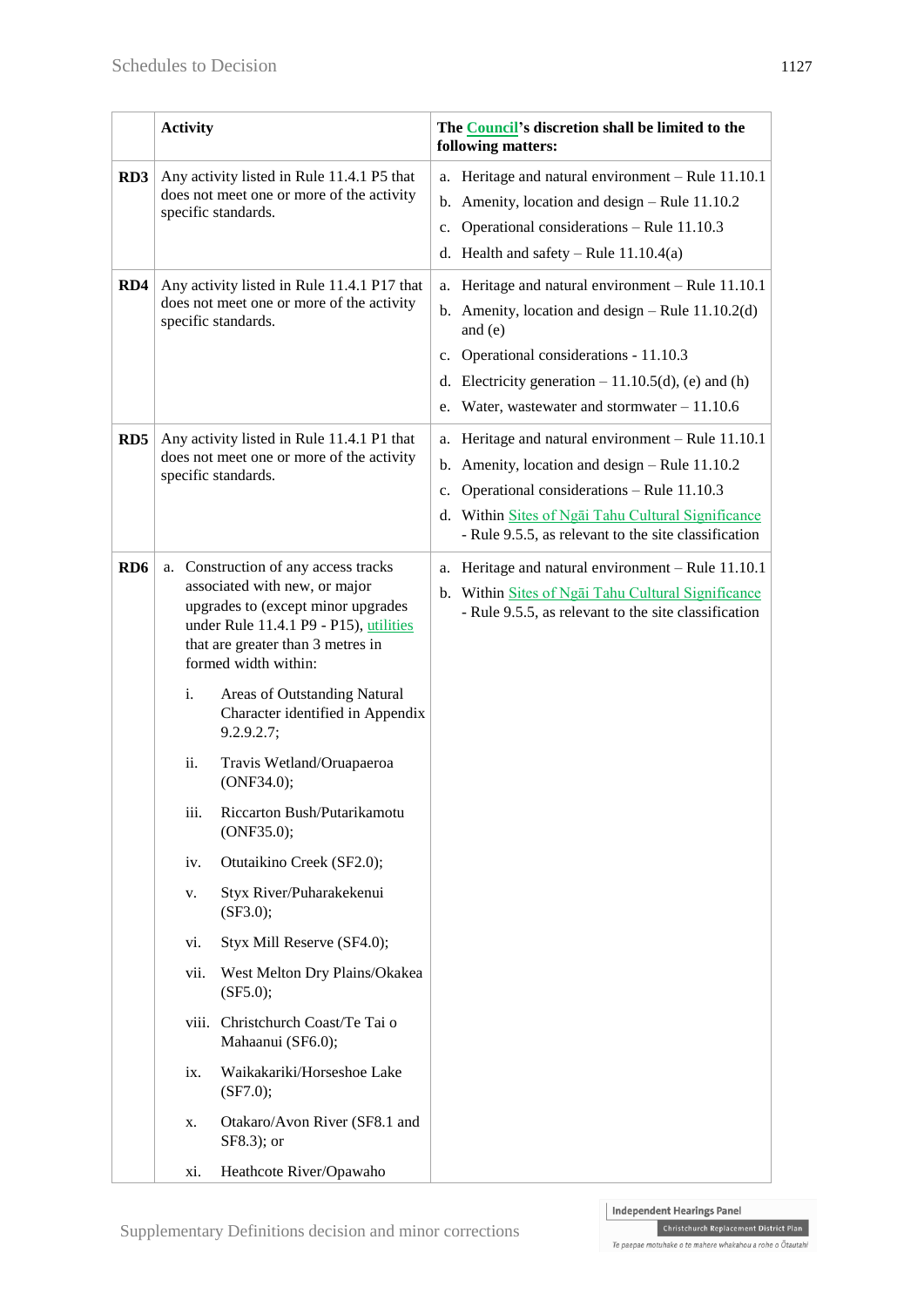|  | <b>Activity</b>                                                                                                                                                                                                             |                                                                                                                                   | The Council's discretion shall be limited to the<br>following matters: |
|--|-----------------------------------------------------------------------------------------------------------------------------------------------------------------------------------------------------------------------------|-----------------------------------------------------------------------------------------------------------------------------------|------------------------------------------------------------------------|
|  | $(SF10)$ .<br>b. Construction of any access tracks<br>associated with new, or major<br>upgrades to (except minor upgrades<br>under Rule 11.4.1 P9 - P15), utilities<br>that are greater 5 metres in formed<br>width within: |                                                                                                                                   |                                                                        |
|  |                                                                                                                                                                                                                             |                                                                                                                                   |                                                                        |
|  | $\mathbf{i}$ .                                                                                                                                                                                                              | all Outstanding Natural Features<br>and Outstanding Natural<br>Landscapes identified in<br>Appendices 9.2.9.2.1 and<br>9.2.9.2.2; |                                                                        |
|  | ii.                                                                                                                                                                                                                         | all Significant Features and<br><b>Rural Amenity Landscapes</b><br>identified in Appendices<br>9.2.9.2.3 and 9.2.9.2.4;           |                                                                        |
|  | iii.                                                                                                                                                                                                                        | Areas of High and Very High<br>Natural Character identified in<br>Appendix 9.2.9.2.8; or                                          |                                                                        |
|  | iv.                                                                                                                                                                                                                         | Other Areas of Natural<br>Character in the Coastal<br>Environment identified in<br>Appendix 9.2.9.2.9.                            |                                                                        |

### **11.4.3 Discretionary activities — General**

The activities listed below are discretionary activities, provided they meet the activity standards in Rule 11.9.

| Activity |                                                                                                                                                                                 |  |
|----------|---------------------------------------------------------------------------------------------------------------------------------------------------------------------------------|--|
| D1       | Any activity not provided for as a permitted, restricted discretionary, discretionary or non-<br>complying activity in Rules 11.4.1, 11.4.2 or 11.4.3 or in Rules 11.5 to 11.8. |  |

### **11.4.4 Non-complying activities — General**

The activities listed below are non-complying activities.

| Activity    |                                                                                                   |  |
|-------------|---------------------------------------------------------------------------------------------------|--|
| $\vert$ NC1 | Any activity that does not meet one or more of the activity standards for utilities in Rule 11.9. |  |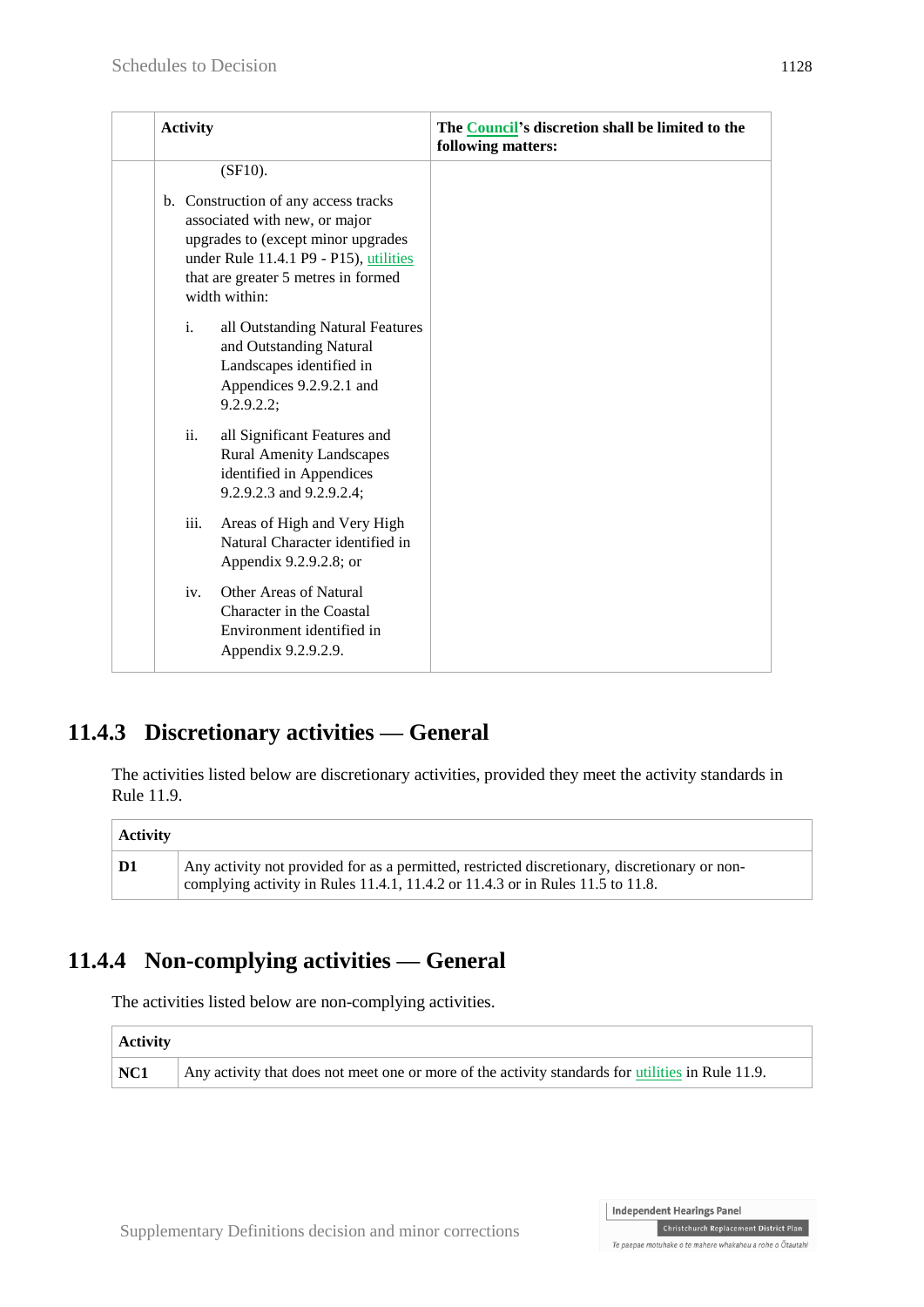# **11.5 Rules — Electricity transmission and distribution**

### **11.5.1 Permitted activities — Electricity transmission and distribution**

The activities listed below are permitted activities if they meet the activity specific standards set out in this table and the activity standards in Rule 11.9.

Activities may also be restricted discretionary, discretionary or non-complying as specified in Rules 11.4, 11.5.2, and 11.6 – 11.8.

|    | <b>Activity</b>                                                                                     | <b>Activity specific standards</b> |                                                                                                                                                                                                                                                                                       |
|----|-----------------------------------------------------------------------------------------------------|------------------------------------|---------------------------------------------------------------------------------------------------------------------------------------------------------------------------------------------------------------------------------------------------------------------------------------|
| P1 | New electricity                                                                                     | a.                                 | New above ground <i>utilities</i> shall not be located within or on:                                                                                                                                                                                                                  |
|    | transmission and<br>electricity<br>distribution lines and<br>associated structures<br>or equipment. | i.                                 | a Character Area Overlay                                                                                                                                                                                                                                                              |
|    |                                                                                                     | ii.                                | an Outstanding Natural Landscape identified in Appendix<br>9.2.9.2.2;                                                                                                                                                                                                                 |
|    |                                                                                                     | iii.                               | an Outstanding Natural Feature identified in Appendix<br>9.2.9.2.1;                                                                                                                                                                                                                   |
|    |                                                                                                     | iv.                                | a Significant Feature or Rural Amenity Landscape identified in<br>Appendices 9.2.9.2.3 and 9.2.9.2.4 (except for new electricity<br>distribution lines and associated structures or equipment in<br>Rural Amenity Landscapes);                                                        |
|    |                                                                                                     | v.                                 | an Important Ridgeline identified on the planning maps;                                                                                                                                                                                                                               |
|    |                                                                                                     | vi.                                | an Area of Outstanding, or High and Very High, Natural<br>Character in the Coastal Environment identified in Appendices<br>9.2.9.2.7 and 9.2.9.2.8;                                                                                                                                   |
|    |                                                                                                     | vii.                               | the dripline of a significant tree listed in Appendix 9.4.7.1,                                                                                                                                                                                                                        |
|    |                                                                                                     |                                    | viii. a heritage item or heritage setting listed in Appendix 9.3.7.2; or                                                                                                                                                                                                              |
|    |                                                                                                     | ix.                                | Sites of Ngai Tahu Cultural Significance identified in Schedule<br>9.5.6.1.                                                                                                                                                                                                           |
|    |                                                                                                     |                                    | b. Within a Rural Amenity Landscape identified in Appendix 9.2.9.2.4:                                                                                                                                                                                                                 |
|    |                                                                                                     | i.                                 | the maximum height of an electricity distribution utility<br>structure shall be 22 metres; and                                                                                                                                                                                        |
|    |                                                                                                     | ii.                                | the average height of 10 consecutive electricity distribution<br>utility structures shall be 16 metres.                                                                                                                                                                               |
|    |                                                                                                     |                                    | Where the total number of new electricity distribution utility<br>structures installed is less than 10, the existing electricity distribution<br>utility structures immediately preceding the new structures shall be<br>included in the calculation to determine the average height. |
|    |                                                                                                     | Advice Note:                       |                                                                                                                                                                                                                                                                                       |
|    |                                                                                                     |                                    | Rule 11.5.1 P2 also applies in Rural Amenity Landscapes.                                                                                                                                                                                                                              |
|    |                                                                                                     |                                    | c. New utility structures or towers shall not exceed:                                                                                                                                                                                                                                 |
|    |                                                                                                     | i.                                 | 25 metres in <b>height</b> in the Rural, Specific Purpose (Lyttelton                                                                                                                                                                                                                  |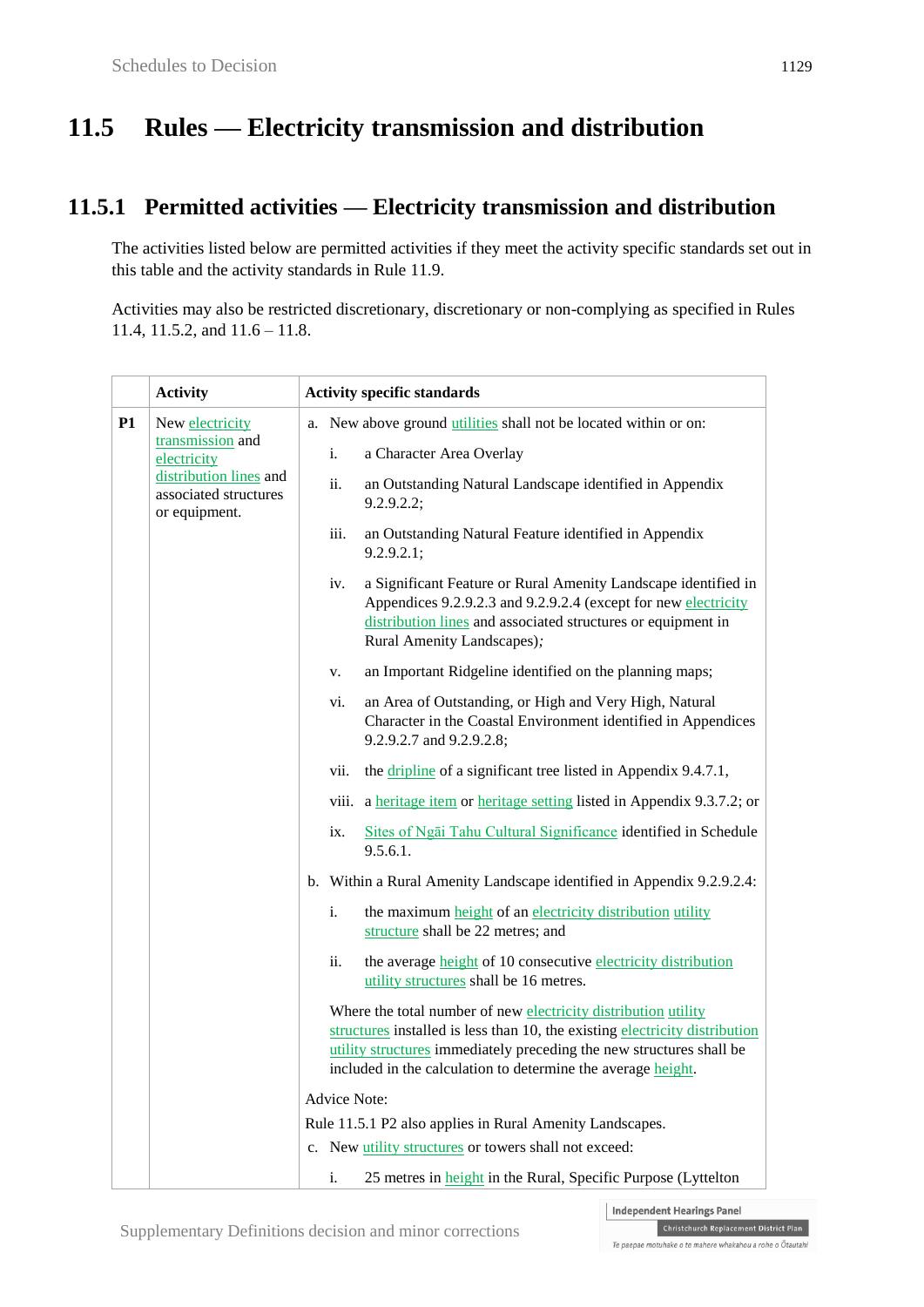|                | <b>Activity</b>                                                                                       | <b>Activity specific standards</b>                                                                                                                                                                                         |  |
|----------------|-------------------------------------------------------------------------------------------------------|----------------------------------------------------------------------------------------------------------------------------------------------------------------------------------------------------------------------------|--|
|                |                                                                                                       | Port), Commercial and Industrial Zones, and any Transport<br>Zone adjoining these zones; or                                                                                                                                |  |
|                |                                                                                                       | ii.<br>15 metres in height in all other zones (including adjacent<br><b>Transport Zones</b> )                                                                                                                              |  |
| P <sub>2</sub> | Transformers.<br>substations,<br>switching stations,<br>kiosks, cabinets, and<br>ancillary buildings. | The following built form standard for the relevant zone:<br>a.<br>daylight recession planes.<br>i.<br>b. The total floor area shall not exceed 10m <sup>2</sup> .<br>The maximum height shall not exceed 5.5 metres.<br>c. |  |

### **11.5.2 Restricted discretionary activities — Electricity transmission and distribution**

The activities listed below are restricted discretionary activities, provided they meet the activity standards in Rule 11.9.

Decision to grant or decline consent and impose conditions is restricted to the matters of discretion set out in Rule 11.10, as set out in the following table.

|     | <b>Activity</b>                                                                                                | The Council's discretion shall be limited to the<br>following matters:                                                                                                                                                                                                                                              |
|-----|----------------------------------------------------------------------------------------------------------------|---------------------------------------------------------------------------------------------------------------------------------------------------------------------------------------------------------------------------------------------------------------------------------------------------------------------|
| RD1 | Any activity listed in Rule 11.5.1 P1<br>that does not meet one or more of the<br>activity specific standards. | a. Amenity, location and design $-$ Rule 11.10.2<br>b. Operational considerations $-$ Rule 11.10.3<br>c. Health and safety $-$ Rule 11.10.4<br>Heritage and natural environment – Rule 11.10.1<br>d.<br>Within Sites of Ngai Tahu Cultural Significance<br>e.<br>Rule 9.5.5, as relevant to the site classification |
| RD2 | Any activity listed in Rule 11.5.1 P2<br>that does not meet one or more of the<br>activity specific standards. | a. Heritage and natural environment – Rule 11.10.1<br>b. Amenity, location and design $-$ Rule 11.10.2<br>Operational considerations – Rule 11.10.3<br>c.                                                                                                                                                           |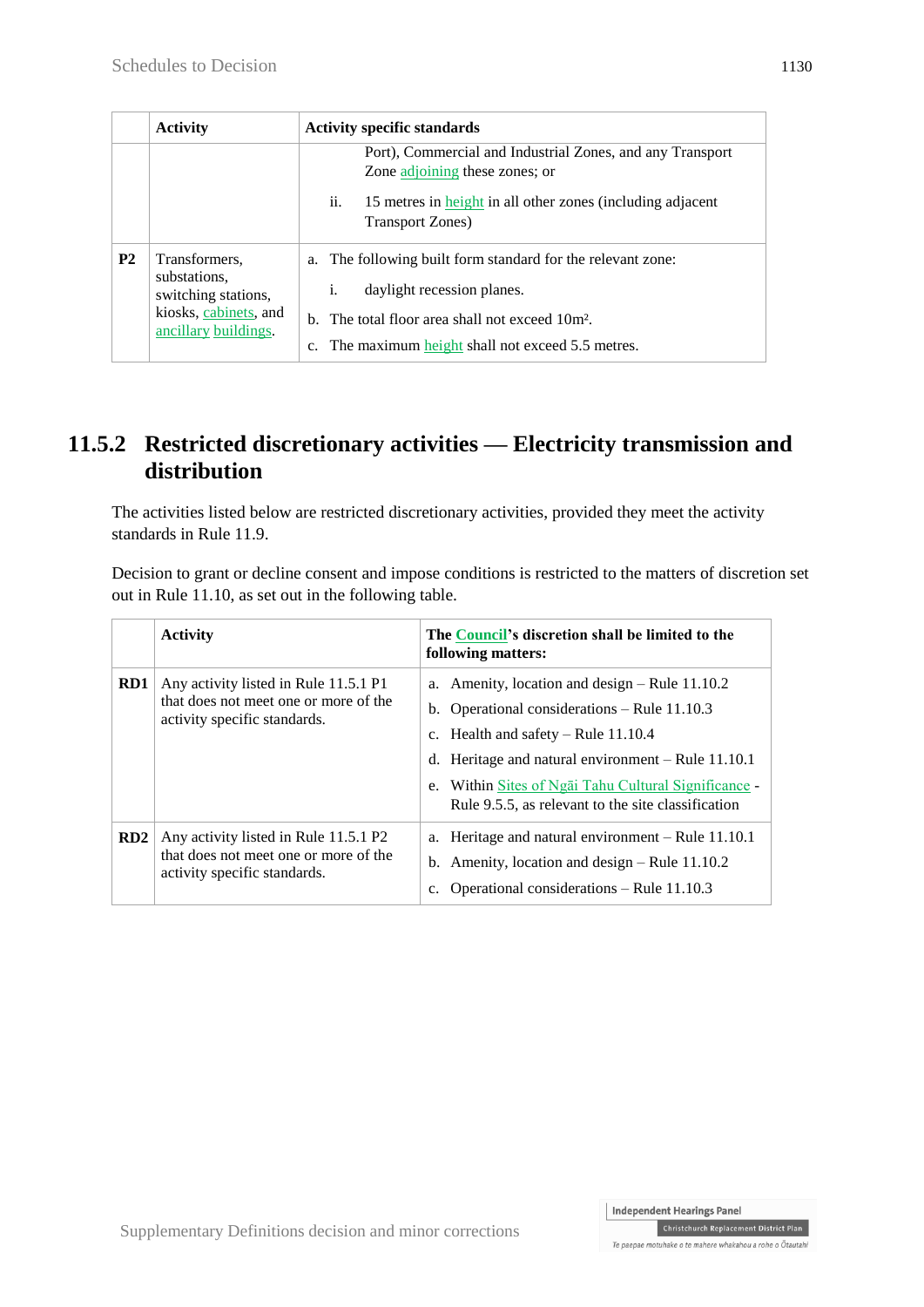# **11.6 Rules — Energy**

### **11.6.1 Permitted activities — Energy**

The activities listed below are permitted activities if they meet the activity specific standards set out in this table and the activity standards in Rule 11.9.

Activities may also be restricted discretionary, discretionary or non-complying as specified in Rules 11.4, 11.5, 11.6.2 - 11.6.4, 11.7 and 11.8.

|           | <b>Activity</b>                                                                                                                |          |           | <b>Activity specific standards</b>                                                                                                                                                                                                                                          |
|-----------|--------------------------------------------------------------------------------------------------------------------------------|----------|-----------|-----------------------------------------------------------------------------------------------------------------------------------------------------------------------------------------------------------------------------------------------------------------------------|
| P1        | Installation and operation of<br>equipment for assessing a<br>site for suitability for<br>renewable electricity<br>generation. | a.<br>c. | i.<br>ii. | Equipment shall not be on a site for more than 12 months in<br>any 36 month period.<br>b. The noise standards in Rule 6.1.5 for the relevant zone.<br>Equipment shall not be located within:<br>a Character Area Overlay;<br>an Outstanding Natural Landscape identified in |
|           |                                                                                                                                |          | iii.      | Appendix 9.2.9.2.2;<br>an Outstanding Natural Feature identified in Appendix<br>9.2.9.2.1;                                                                                                                                                                                  |
|           |                                                                                                                                |          | iv.       | a Significant Feature or Rural Amenity Landscape<br>identified in Appendices 9.2.9.2.3 and 9.2.9.2.4;                                                                                                                                                                       |
|           |                                                                                                                                |          | V.        | an Important Ridgeline identified on the planning maps;                                                                                                                                                                                                                     |
|           |                                                                                                                                |          | vi.       | an Area of Outstanding, or High and Very High, Natural<br>Character in the Coastal Environment identified in<br>Appendices 9.2.9.2.7 and 9.2.9.2.8;                                                                                                                         |
|           |                                                                                                                                |          | vii.      | Sites of Ngai Tahu Cultural Significance identified in<br>Schedule 9.5.6.1;                                                                                                                                                                                                 |
|           |                                                                                                                                |          |           | viii. the dripline of a significant tree listed in Appendix<br>9.4.7.1; or                                                                                                                                                                                                  |
|           |                                                                                                                                |          | ix.       | 20 metres of a heritage item or heritage setting listed in<br>Appendix 9.3.7.2.                                                                                                                                                                                             |
| <b>P2</b> | Installation and operation of                                                                                                  | a.       |           | The electricity generated must be either:                                                                                                                                                                                                                                   |
|           | a solar cell or array of cells<br>for the generation and use of<br>electricity.                                                |          | i.        | solely for use on the site as ancillary to the principal use<br>of the site; or                                                                                                                                                                                             |
|           |                                                                                                                                |          | ii.       | for use on the site as ancillary to the principal use of the<br>site and also for supply to not more than 20 residential<br>units and/or industrial/commercial tenancies -                                                                                                  |
|           |                                                                                                                                |          |           | subject to which, any excess may be contributed to the<br>National Grid.                                                                                                                                                                                                    |
|           |                                                                                                                                |          |           | b. The cell or array must be either incorporated into or mounted<br>on the roof of a building.                                                                                                                                                                              |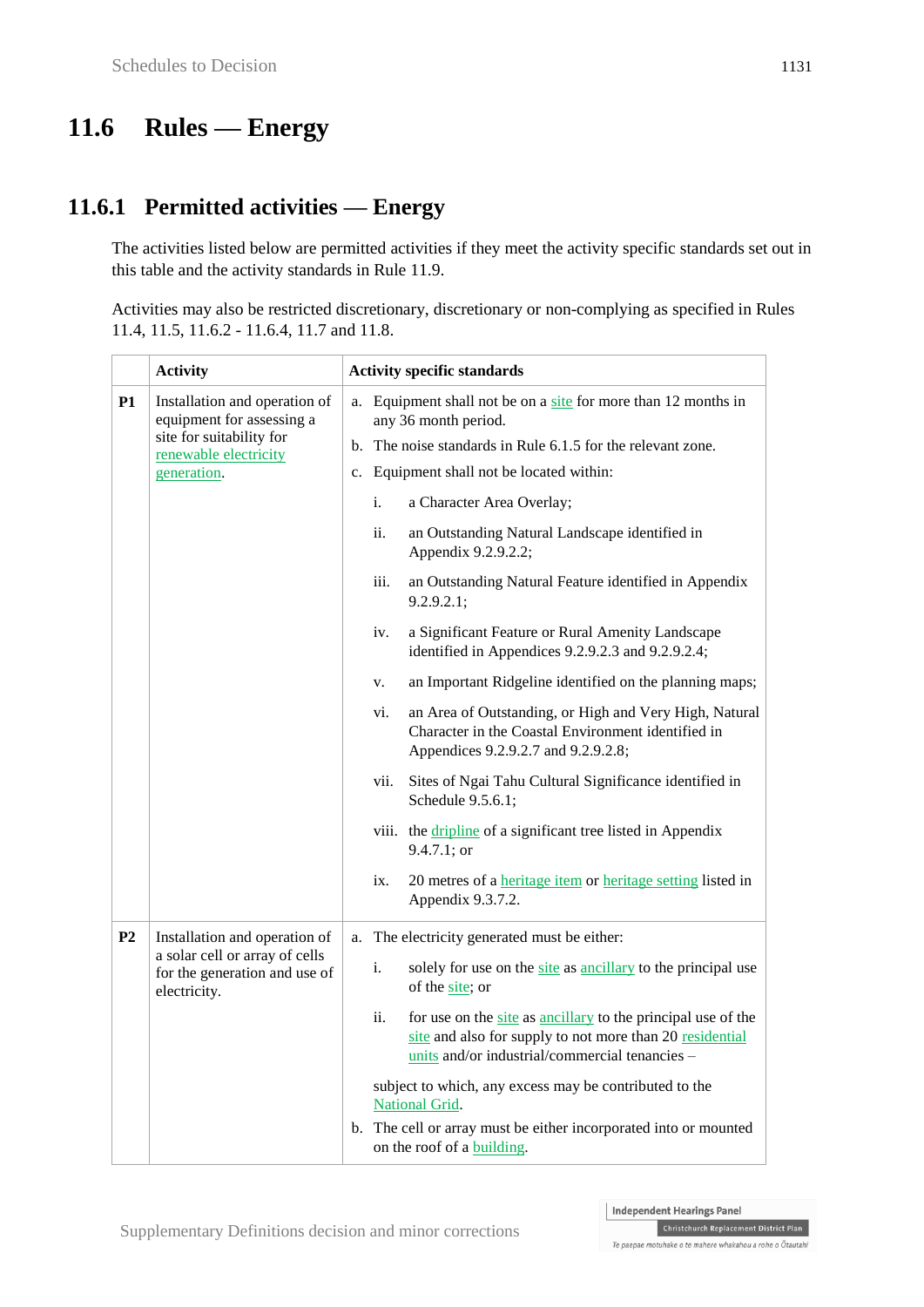|           | <b>Activity</b>                                                                                                                                     | <b>Activity specific standards</b>                                                                                                                                                                                                                                                                                                                                                                                                                                                                                                                                                                                                                                                                                                                                                                                                                                                                                                                                                                                                                                                                                                                                                                                                |  |
|-----------|-----------------------------------------------------------------------------------------------------------------------------------------------------|-----------------------------------------------------------------------------------------------------------------------------------------------------------------------------------------------------------------------------------------------------------------------------------------------------------------------------------------------------------------------------------------------------------------------------------------------------------------------------------------------------------------------------------------------------------------------------------------------------------------------------------------------------------------------------------------------------------------------------------------------------------------------------------------------------------------------------------------------------------------------------------------------------------------------------------------------------------------------------------------------------------------------------------------------------------------------------------------------------------------------------------------------------------------------------------------------------------------------------------|--|
|           |                                                                                                                                                     | c. If the <b>building</b> breaches the daylight recession plane specified<br>by the built standards for the relevant zone, the cell or array<br>may also breach it provided that no cell protrudes more than<br>20 mm from the roof.                                                                                                                                                                                                                                                                                                                                                                                                                                                                                                                                                                                                                                                                                                                                                                                                                                                                                                                                                                                              |  |
|           |                                                                                                                                                     | d. If the <b>building</b> does not breach the daylight recession plane,<br>the cell or array must not breach it either.                                                                                                                                                                                                                                                                                                                                                                                                                                                                                                                                                                                                                                                                                                                                                                                                                                                                                                                                                                                                                                                                                                           |  |
|           |                                                                                                                                                     | There must not be a solar concentrator.<br>e.                                                                                                                                                                                                                                                                                                                                                                                                                                                                                                                                                                                                                                                                                                                                                                                                                                                                                                                                                                                                                                                                                                                                                                                     |  |
| <b>P3</b> | Substations, transformers, or<br>buildings ancillary to<br>electricity generation<br>equipment.                                                     | The daylight recession planes for the relevant zone.<br>f.<br>The total floor area shall not exceed 10 m <sup>2</sup> . and<br>g.<br>The maximum height shall not exceed 5.5 metres.<br>h.                                                                                                                                                                                                                                                                                                                                                                                                                                                                                                                                                                                                                                                                                                                                                                                                                                                                                                                                                                                                                                        |  |
| <b>P4</b> | <b>Emergency</b> or back-up<br>electricity generation that is<br>not the primary electricity<br>supply to the site.                                 | The noise standards in Rule 6.1.6.2.1 for noise from<br>a.<br>emergency activities.                                                                                                                                                                                                                                                                                                                                                                                                                                                                                                                                                                                                                                                                                                                                                                                                                                                                                                                                                                                                                                                                                                                                               |  |
| <b>P5</b> | Installation and operation of<br>a wind turbine for the<br>generation and use of<br>electricity on a site or sites<br>in Rural or Industrial Zones. | The electricity generated must be either:<br>a.<br>solely for use on the site as ancillary to the principal use<br>i.<br>of the site; or<br>ii.<br>for use on the site as ancillary to the principal use of the<br>site and also for supply to not more than 20 residential<br>units (of a Rural or Residential Zone) and/or<br>industrial/commercial tenancies (of an Industrial Zone)<br>subject to which, any excess may be contributed to the<br>National Grid.<br>b. If standard $(a)(i)$ applies, no more than one wind turbine is to<br>be erected on each site. If standard $(a)(ii)$ applies, the wind<br>turbines may be clustered on one or more of the sites.<br>c. No above ground part of any wind turbine (including the full<br>extent of blades) shall exceed a total height of 20 metres<br>above the ground.<br>d. The road boundary building setbacks and minimum building<br>setbacks from internal boundaries of the relevant Rural or<br>Industrial Zone apply. Compliance with this standard shall be<br>to any above ground part of each wind turbine and the full<br>extent of blades of each wind turbine.<br>e. The noise standards in Rule 6.1.5 for the relevant Rural or<br>Industrial Zone apply. |  |
|           |                                                                                                                                                     | No wind turbine shall be located within or on:<br>f.<br>i.<br>an Outstanding Natural Landscape identified in<br>Appendix 9.2.9.2.2;<br>an Outstanding Natural Feature identified in Appendix<br>ii.<br>9.2.9.2.1;<br>a Significant Feature or Rural Amenity Landscape<br>iii.<br>identified in Appendices 9.2.9.2.3 and 9.2.9.2.4;<br>an Important Ridgeline identified on the planning maps;<br>iv.                                                                                                                                                                                                                                                                                                                                                                                                                                                                                                                                                                                                                                                                                                                                                                                                                              |  |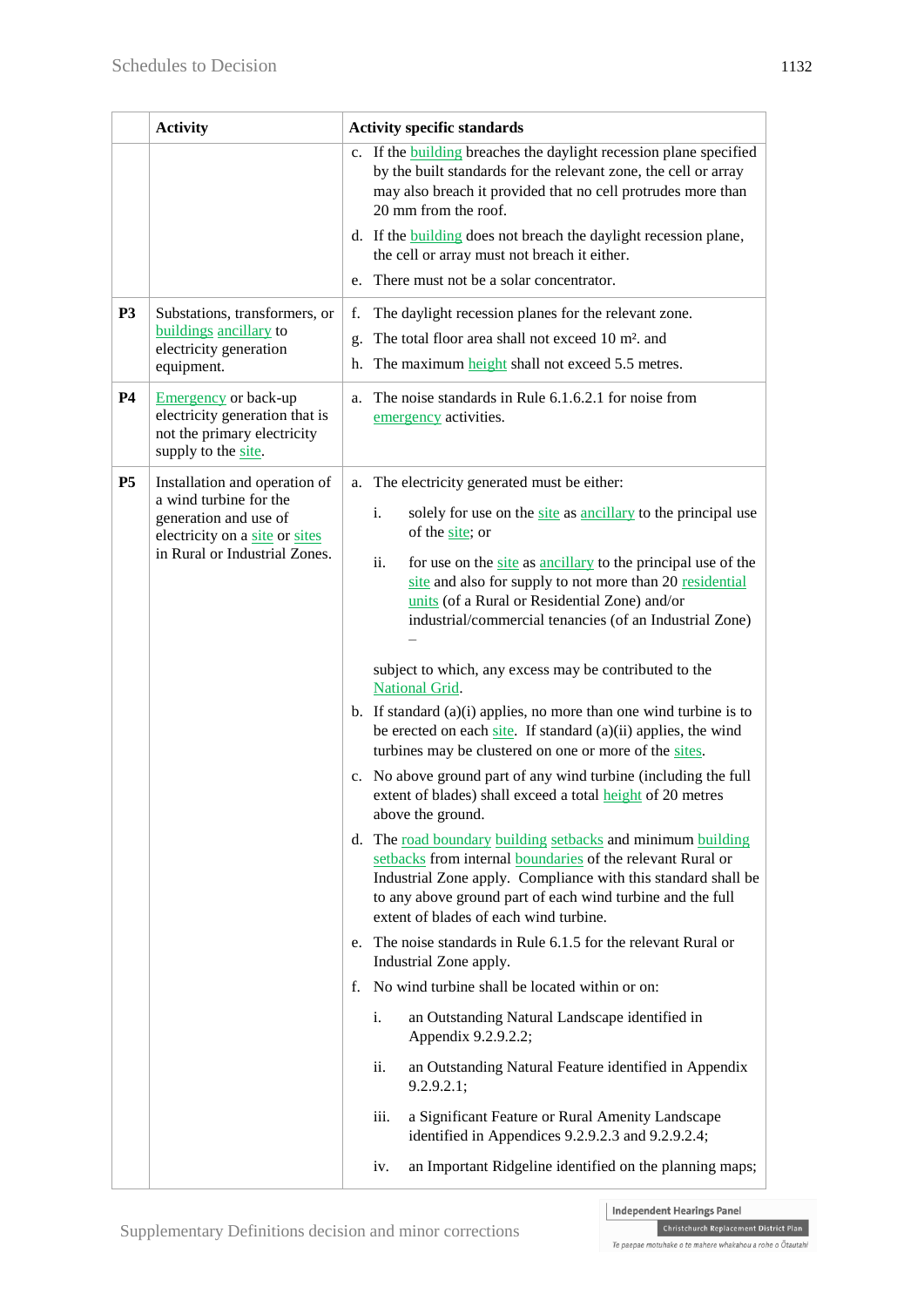|           | <b>Activity</b>                                                                                                                                              | <b>Activity specific standards</b>                                                                                                                        |
|-----------|--------------------------------------------------------------------------------------------------------------------------------------------------------------|-----------------------------------------------------------------------------------------------------------------------------------------------------------|
|           |                                                                                                                                                              | an Area of Outstanding, or High and Very High, Natural<br>V.<br>Character in the Coastal Environment identified in<br>Appendices 9.2.9.2.7 and 9.2.9.2.8; |
|           |                                                                                                                                                              | the dripline of a significant tree listed in Appendix<br>V1.<br>$9.4.7.1$ ; or                                                                            |
|           |                                                                                                                                                              | a heritage item or heritage setting listed in Appendix<br>vii.<br>9.3.7.2.                                                                                |
| <b>P6</b> | Installation and operation of<br>gas and fuel (including)<br>LPG) distribution or<br>transmission pipelines,<br>including necessary<br>incidental equipment. | Nil.                                                                                                                                                      |
| P7        | Tanks for the storage of gas,<br>including LPG.                                                                                                              | a. Built form standards for the relevant zone.                                                                                                            |

### **11.6.2 Restricted discretionary activities — Energy**

The activities listed below are restricted discretionary activities, provided they meet the activity standards in Rule 11.9.

Decision to grant or decline consent and impose conditions is restricted to the matters of discretion set out in Rule 11.10, as set out in the following table.

|     | <b>Activity</b>                                                                                                                                                          | The Council's discretion shall be limited to the<br>following matters:                                                                                                                                                                                          |
|-----|--------------------------------------------------------------------------------------------------------------------------------------------------------------------------|-----------------------------------------------------------------------------------------------------------------------------------------------------------------------------------------------------------------------------------------------------------------|
| RD1 | Any activity listed in Rule 11.6.1 P1<br>that does not meet one or more of the<br>activity specific standards.                                                           | Amenity, location and design – Rule $11.10.2(a)$<br>a.<br>Operational considerations – Rule $11.10.3(a)$<br>$b_{\cdot}$<br>Within Sites of Ngai Tahu Cultural Significance -<br>$c_{\cdot}$<br>Rule 9.5.5, as relevant to the site classification               |
| RD2 | Any activity listed in Rule 11.6.1 P3<br>that does not meet one or more of the<br>activity specific standards.                                                           | a. Heritage and natural environment - Rule 11.10.1<br>b. Amenity, location and design $-$ Rule 11.10.2<br>Operational considerations - Rule 11.10.3<br>c.<br>d. Health and safety – Rule $11.10.4(a)$<br>e. Electricity generation – Rule $11.10.5$             |
| RD3 | Any activity listed in Rule 11.6.1 P4<br>that does not meet one or more of the<br>activity specific standards.                                                           | a. Heritage and natural environment - Rule 11.10.1<br>b. Amenity, location and design $-$ Rule 11.10.2<br>Operational considerations – Rule 11.10.3<br>$c_{\cdot}$<br>Health and safety – Rule $11.10.4(a)$<br>d.<br>e. Electricity generation – Rule $11.10.5$ |
| RD4 | Installation and operation of a wind<br>turbine for the generation and use of<br>electricity on a site or sites other than in<br>Rural or Industrial Zones that meet the | Heritage and natural environment - Rule 11.10.1<br>a.<br>b. Amenity, location and design – Rule $11.10.2(a)$<br>Operational considerations – Rule $11.10.3(a)$<br>$c_{\cdot}$                                                                                   |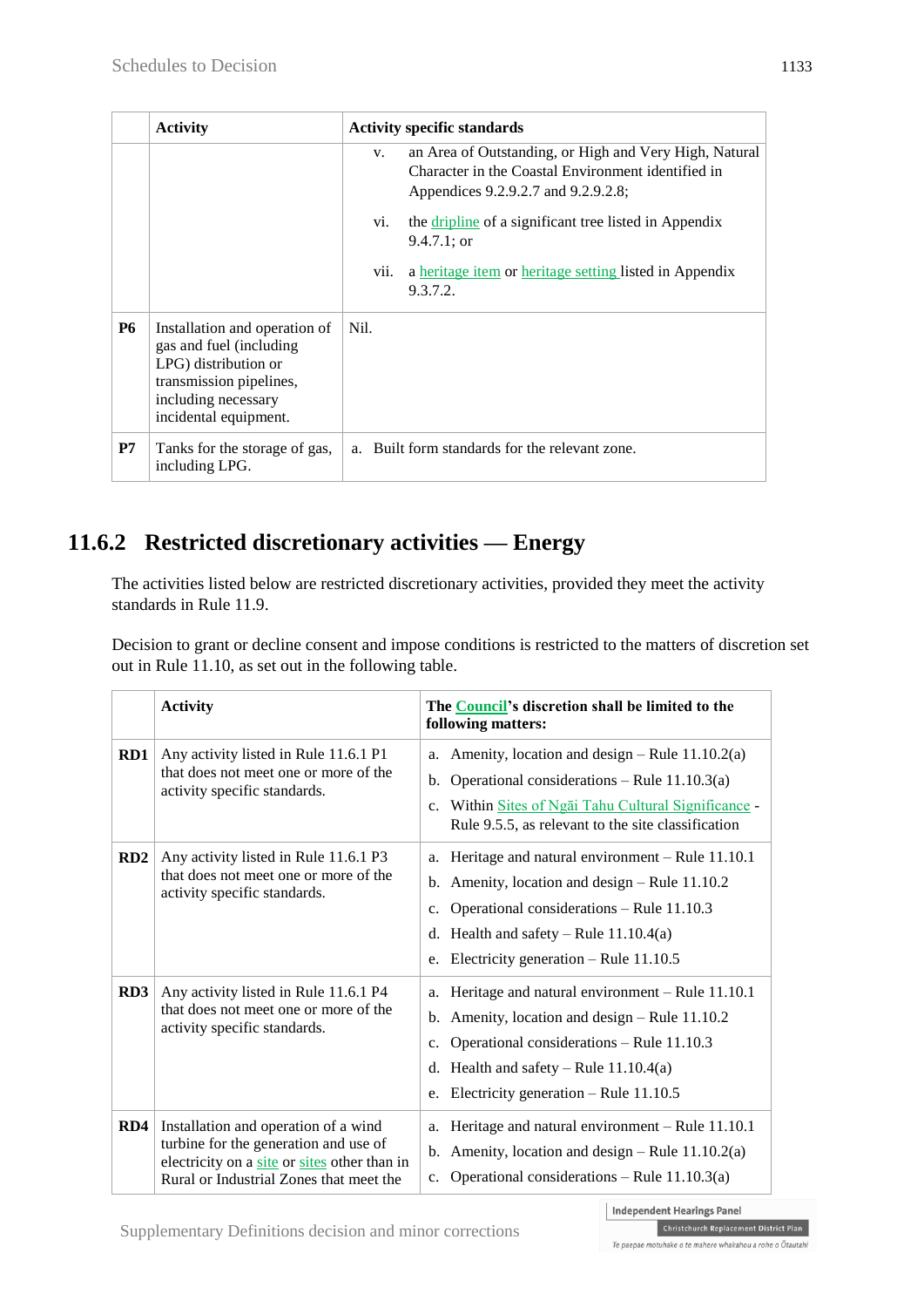|                  | <b>Activity</b>                                                                                                                                                                                                                                                                                                                                                                                                                                                                                                                                                                                                                                                                                                                                                                                                                                                                                                                                                                                                                                                                                                    | The <b>Council's</b> discretion shall be limited to the<br>following matters:                                                                                                                                                                                                                                                                                                  |  |  |
|------------------|--------------------------------------------------------------------------------------------------------------------------------------------------------------------------------------------------------------------------------------------------------------------------------------------------------------------------------------------------------------------------------------------------------------------------------------------------------------------------------------------------------------------------------------------------------------------------------------------------------------------------------------------------------------------------------------------------------------------------------------------------------------------------------------------------------------------------------------------------------------------------------------------------------------------------------------------------------------------------------------------------------------------------------------------------------------------------------------------------------------------|--------------------------------------------------------------------------------------------------------------------------------------------------------------------------------------------------------------------------------------------------------------------------------------------------------------------------------------------------------------------------------|--|--|
|                  | standards specified in paragraphs a. to f.<br>of this Rule RD4:<br>a. If the electricity generated is solely<br>for use on the $site(s)$ , not more than<br>one wind turbine is to be erected on<br>each site; and<br>b. No above ground part of the wind<br>turbine (including the full extent of<br>blades) exceeds a total <b>height</b> of 20<br>metres above ground; and<br>c. Each wind turbine meets the road<br>boundary building setback and<br>minimum building setback from<br>internal boundaries of the relevant<br>zone; and<br>d. The noise standards for the relevant<br>zone are met; and<br>e. No wind turbine is located within a<br>Character Area Overlay; and<br>The electricity generated is either:<br>f.<br>i.<br>solely for use on the $site(s)$ as<br>ancillary to the principal use of<br>the $site(s)$ ; or<br>ii.<br>for use on the site or sites as<br>ancillary to the principal use of<br>the $\frac{site(s)}{safe(s)}$ and also for supply<br>to not more than 20 residential<br>units and/or<br>industrial/commercial<br>$t$ enancies $-$<br>subject to which any excess may be | d. Health and safety – Rule $11.10.4(a)$<br>e. Electricity generation – Rule $11.10.5(b)$ and (k)<br>f.<br>Within Sites of Ngai Tahu Cultural Significance -<br>Rule 9.5.5, as relevant to the site classification                                                                                                                                                             |  |  |
| R <sub>D</sub> 5 | contributed to the National Grid.<br>Any activity listed in Rule 11.6.1 P2<br>that does not meet one or more of the<br>activity specific standards $(b)$ – $(e)$ .                                                                                                                                                                                                                                                                                                                                                                                                                                                                                                                                                                                                                                                                                                                                                                                                                                                                                                                                                 | Heritage and natural environment - Rule 11.10.1<br>a.<br>Amenity, location and design - Rule 11.10.2<br>b.<br>Operational considerations - Rule 11.10.3<br>c.<br>d. Health and safety – Rule $11.10.4(a)$<br>Electricity generation - Rule 11.10.5<br>e.                                                                                                                       |  |  |
| RD <sub>6</sub>  | Any activity listed in Rule 11.6.1 P5<br>that does not meet one or more of the<br>activity specific standards $(b) - (e)$ .                                                                                                                                                                                                                                                                                                                                                                                                                                                                                                                                                                                                                                                                                                                                                                                                                                                                                                                                                                                        | Heritage and natural environment - Rule 11.10.1<br>a.<br>Amenity, location and design - Rule 11.10.2<br>b.<br>Operational considerations - Rule 11.10.3<br>c.<br>Health and safety – Rule $11.10.4(a)$<br>d.<br>Electricity generation – Rule $11.10.5$<br>e.<br>Within Sites of Ngai Tahu Cultural Significance -<br>f.<br>Rule 9.5.5, as relevant to the site classification |  |  |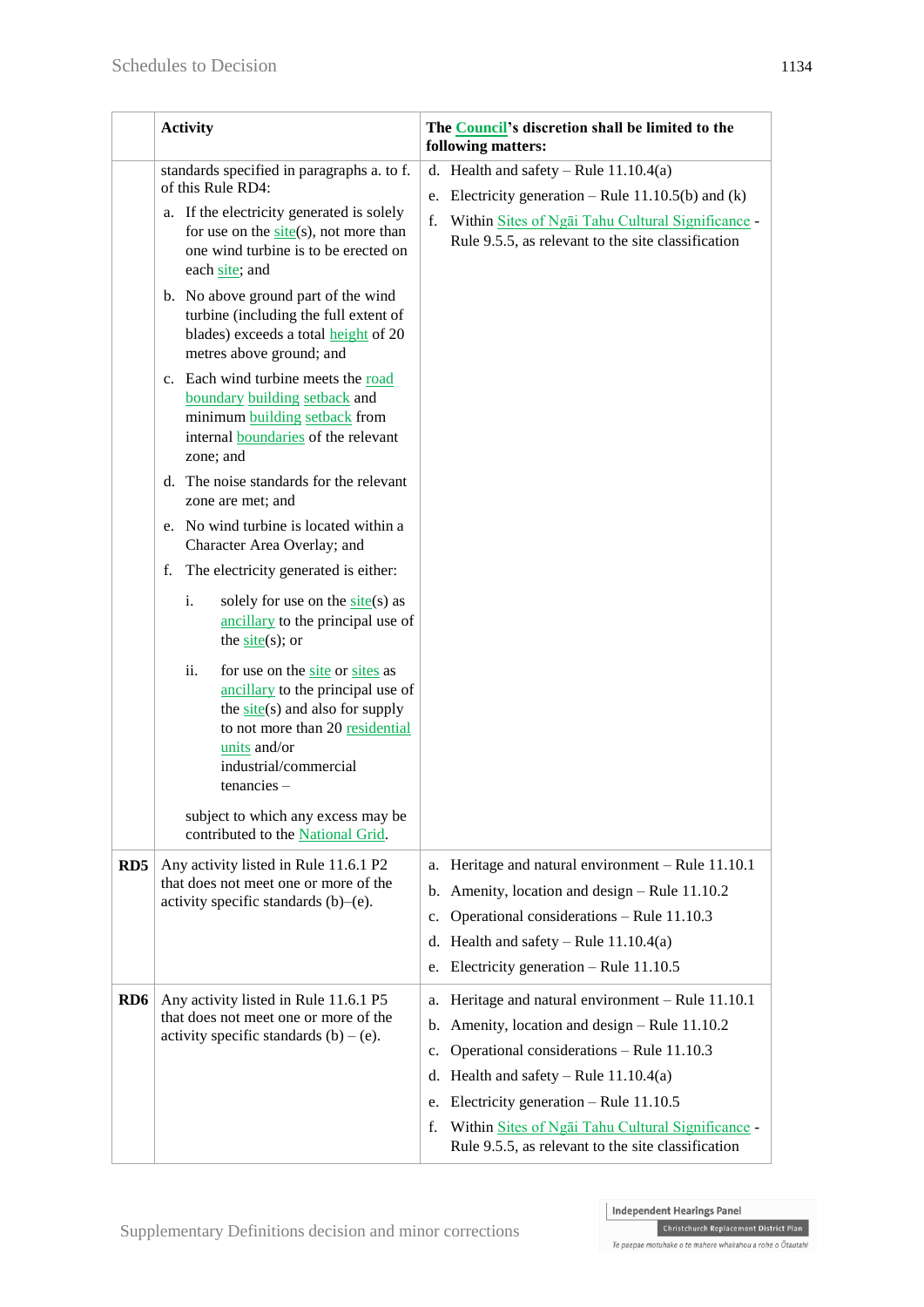|     | <b>Activity</b>                                                                                                                         | The Council's discretion shall be limited to the<br>following matters:                                                                                                                                                                                                                                                   |
|-----|-----------------------------------------------------------------------------------------------------------------------------------------|--------------------------------------------------------------------------------------------------------------------------------------------------------------------------------------------------------------------------------------------------------------------------------------------------------------------------|
| RD7 | Installation and operation of a utility<br>and associated pipes and structures for<br>the generation of energy using waste<br>products. | a. Heritage and natural environment – Rule 11.10.1<br>b. Amenity, location and design $-$ Rule 11.10.2<br>Operational considerations – Rule 11.10.3<br>$c_{\cdot}$<br>d. Health and safety – Rule $11.10.4(a)$<br>e. Electricity generation – Rule $11.10.5$<br>Water, was tewater and stormwater $-$ Rule 11.10.6<br>f. |
| RD8 | Any activity listed in Rule 11.6.1 P7<br>that does not meet one or more of the<br>activity specific standards.                          | a. Heritage and natural environment – Rule 11.10.1<br>b. Amenity, location and design $-$ Rule 11.10.2<br>Operational considerations – Rule 11.10.3<br>$c_{\cdot}$<br>d. Health and safety – Rule $11.10.4(a)$                                                                                                           |

## **11.6.3 Discretionary activities — Energy**

The activities listed below are discretionary activities, provided they meet the activity standards in Rule 11.9.

| <b>Activity</b> |    |                |                                                                                                                                                                                                                          |
|-----------------|----|----------------|--------------------------------------------------------------------------------------------------------------------------------------------------------------------------------------------------------------------------|
| D <sub>1</sub>  |    |                | Any activity listed in Rule 11.6.1 P2 that does not meet activity specific standard (a) where:                                                                                                                           |
|                 |    |                | a. The activity occurs in the Rural, Commercial (other than in the Central City) or Industrial Zones<br>and does not occur within the area covered by the Christchurch International Airport Protection<br>Surfaces; and |
|                 |    | annum.         | b. Any solar concentrator does not reflect light into a Residential Zone for more than 15 hours per                                                                                                                      |
|                 |    |                | c. The solar cell or concentrator is not located within:                                                                                                                                                                 |
|                 |    | $\mathbf{i}$ . | an Outstanding Natural Landscape identified in Appendix 9.2.9.2.2;                                                                                                                                                       |
|                 |    | ii.            | an Outstanding Natural Feature identified in Appendix 9.2.9.2.1;                                                                                                                                                         |
|                 |    | iii.           | a Significant Feature or Rural Amenity Landscape identified in Appendices 9.2.9.2.3 and<br>9.2.9.2.4;                                                                                                                    |
|                 |    | iv.            | an Important Ridgeline identified on the planning maps;                                                                                                                                                                  |
|                 |    | V.             | an Area of Outstanding, or High and Very High, Natural Character in the Coastal<br>Environment identified in Appendices 9.2.9.2.7 and 9.2.9.2.8;                                                                         |
|                 |    | vi.            | the dripline of a significant tree listed in Appendix 9.4.7.1; or                                                                                                                                                        |
|                 |    | vii.           | 20 metres of a <u>heritage item</u> or heritage setting listed in Appendix 9.3.7.2.                                                                                                                                      |
| D2              |    |                | Any activity listed in Rule 11.6.1 P5 that does not meet activity specific standard (a) where:                                                                                                                           |
|                 | a. |                | The activity occurs in the Rural Port Hills, Rural Templeton, Rural Urban Fringe, Rural<br>Waimakariri, Rural Quarry or Rural Banks Peninsula Zones; and                                                                 |
|                 |    |                | b. Noise levels comply with the limits prescribed in NZS6808:2010 (Acoustics – Wind Farm Noise).<br>Noise levels shall be measured and assessed in accordance with NZS6808:2010.                                         |
|                 |    |                | c. The wind turbine is not located within:                                                                                                                                                                               |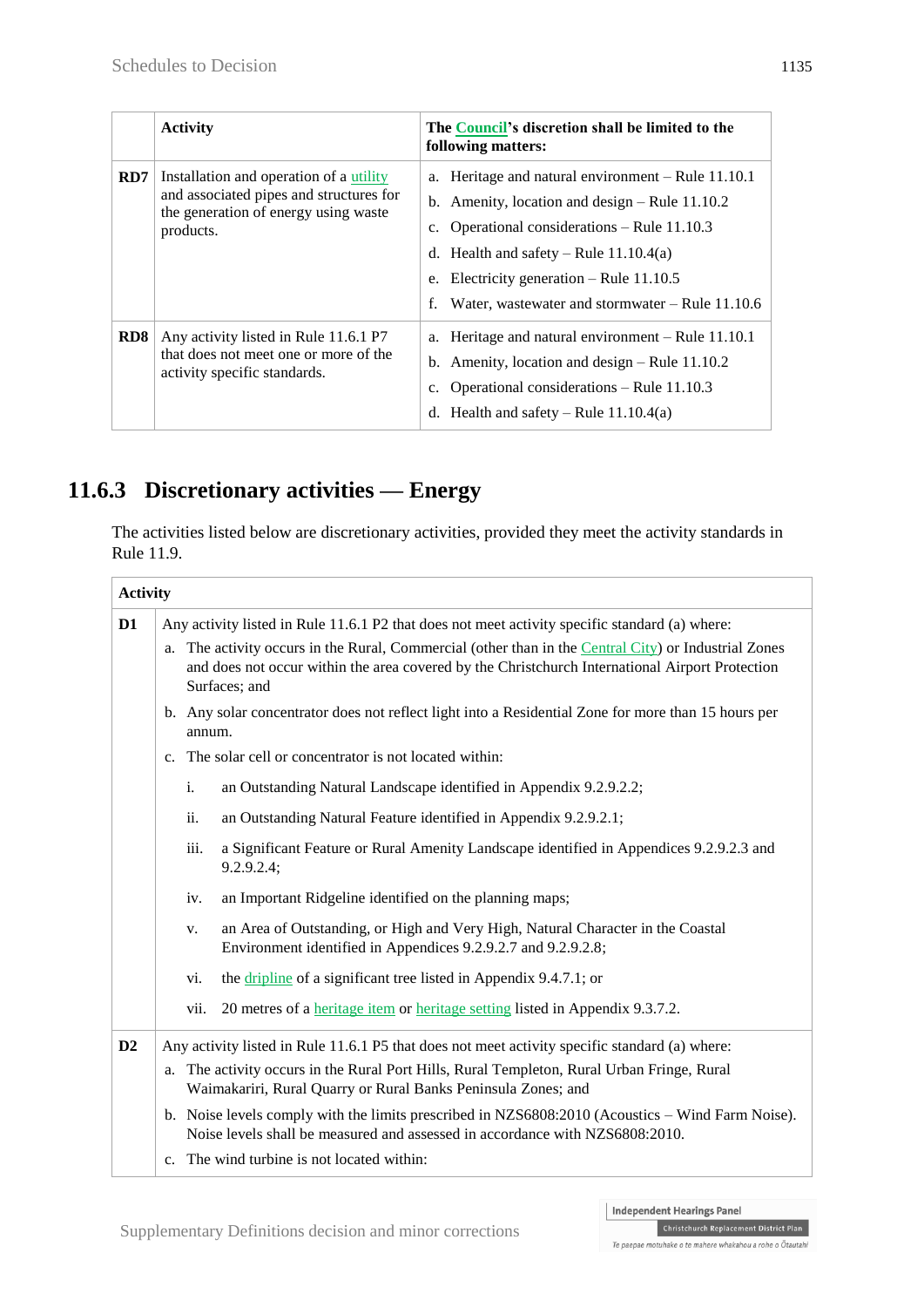| <b>Activity</b> |      |                                                                                                                                                  |
|-----------------|------|--------------------------------------------------------------------------------------------------------------------------------------------------|
|                 | i.   | an Outstanding Natural Landscape identified in Appendix 9.2.9.2.2;                                                                               |
|                 | ii.  | an Outstanding Natural Feature identified in Appendix 9.2.9.2.1;                                                                                 |
|                 | iii. | a Significant Feature or Rural Amenity Landscape identified in Appendices 9.2.9.2.3 and<br>$9.2.9.2.4$ ;                                         |
|                 | iv.  | an Important Ridgeline identified on the planning maps;                                                                                          |
|                 | V.   | an Area of Outstanding, or High and Very High, Natural Character in the Coastal<br>Environment identified in Appendices 9.2.9.2.7 and 9.2.9.2.8; |
|                 | vi.  | the dripline of a significant tree listed in Appendix 9.4.7.1; or                                                                                |
|                 | vii. | 20 metres of a <u>heritage item</u> or heritage setting listed in Appendix 9.3.7.2.                                                              |
| D3              |      | Non-renewable electricity generation:                                                                                                            |
|                 | a.   | In Industrial Zones; and                                                                                                                         |
|                 |      | b. Where the utility complies with the rules in Chapter 16 (Industrial) and noise rules in Chapter 6<br>(General Rules).                         |

## **11.6.4 Non-complying activities — Energy**

The activities listed below are non-complying activities.

| <b>Activity</b> |                                                                                                                                       |
|-----------------|---------------------------------------------------------------------------------------------------------------------------------------|
| NC <sub>1</sub> | Any activity listed in Rule 11.6.1 P2 that does not meet activity specific standard (a) and is not<br>provided for in Rule 11.6.3 D1. |
| NC2             | Any activity listed in Rule 11.6.1 P5 that does not meet activity specific standard (a) and is not<br>provided for in Rule 11.6.3 D2. |
| NC3             | Non-renewable electricity generation activities not provided for in Rule 11.6.3 D3.                                                   |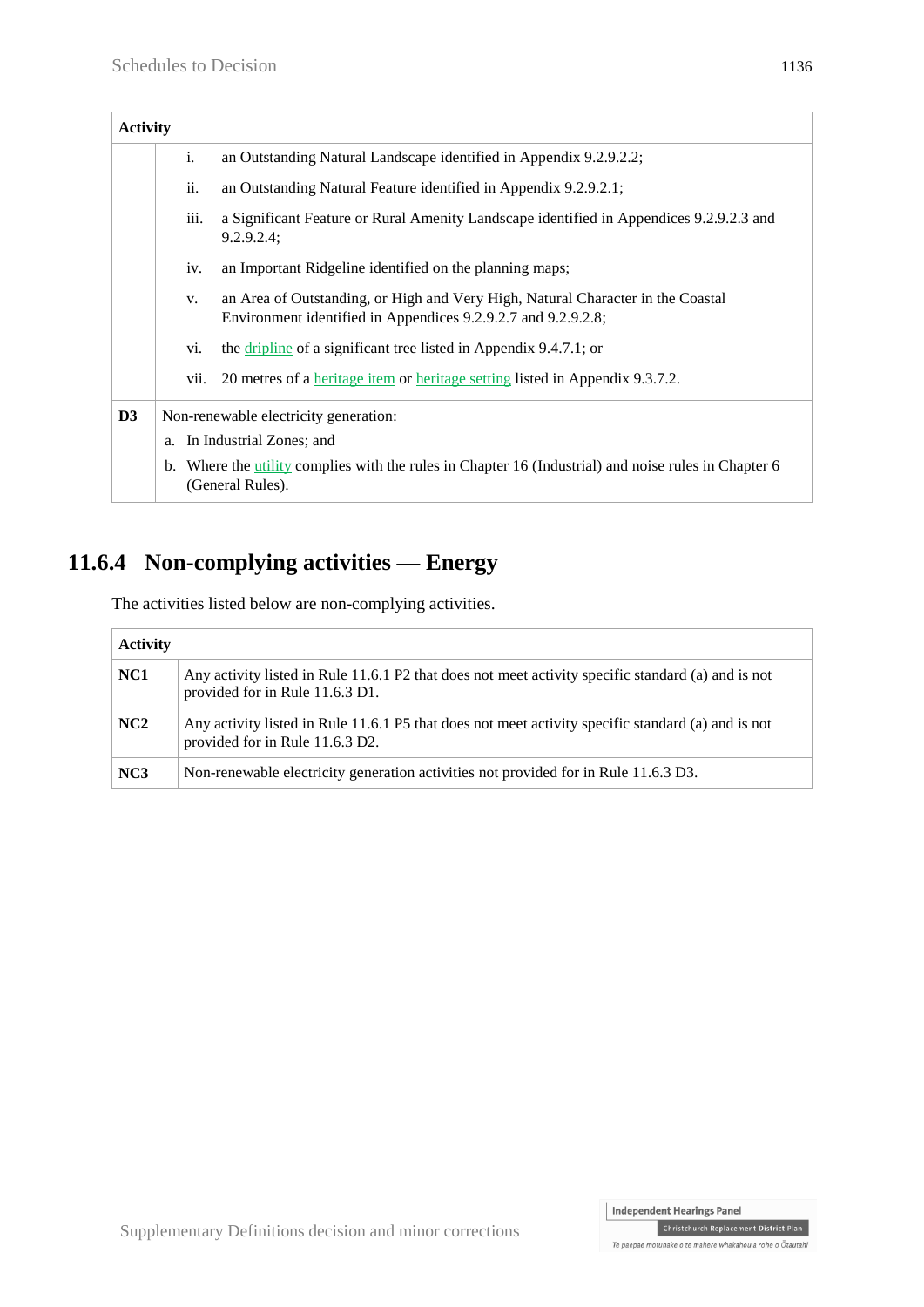# **11.7 Rules — Communication facilities**

#### **11.7.1 Permitted activities — Communication facilities**

The activities listed below are permitted activities if they meet the activity specific standards set out in this table and the activity standards in Rule 11.9.

Activities may also be restricted discretionary, discretionary or non-complying as specified in Rules 11.4 - 11.6, 11.7.2 and 11.8.

|           | <b>Activity</b>                          | <b>Activity specific standards</b> |                                                                                                                                                                                                                                                                                                                  |  |
|-----------|------------------------------------------|------------------------------------|------------------------------------------------------------------------------------------------------------------------------------------------------------------------------------------------------------------------------------------------------------------------------------------------------------------|--|
| <b>P1</b> | Freestanding<br>communication utilities. |                                    | a. Freestanding communication <i>utilities</i> (other than where located in<br>a Transport Zone) shall not be located within or on:                                                                                                                                                                              |  |
|           |                                          | i.                                 | a Character Area Overlay                                                                                                                                                                                                                                                                                         |  |
|           |                                          | ii.                                | an Outstanding Natural Landscape identified in Appendix<br>9.2.9.2.2;                                                                                                                                                                                                                                            |  |
|           |                                          | iii.                               | an Outstanding Natural Feature identified in Appendix<br>9.2.9.2.1;                                                                                                                                                                                                                                              |  |
|           |                                          | iv.                                | a Significant Feature or Rural Amenity Landscape<br>identified in Appendices 9.2.9.2.3 and 9.2.9.2.4;                                                                                                                                                                                                            |  |
|           |                                          | V.                                 | an Important Ridgeline identified on the planning maps;                                                                                                                                                                                                                                                          |  |
|           |                                          | vi.                                | an Area of Outstanding, or High and Very High, Natural<br>Character in the Coastal Environment identified in<br>Appendices 9.2.9.2.7 and 9.2.9.2.8; or                                                                                                                                                           |  |
|           |                                          | vii.                               | a heritage item or heritage setting listed in Appendix<br>9.3.7.2;                                                                                                                                                                                                                                               |  |
|           |                                          | and                                |                                                                                                                                                                                                                                                                                                                  |  |
|           |                                          |                                    | Freestanding communication <i>utilities</i> shall not be located within:                                                                                                                                                                                                                                         |  |
|           |                                          |                                    | viii. the dripline of a significant tree listed in Appendix 9.4.7.1.                                                                                                                                                                                                                                             |  |
|           |                                          |                                    | b. Any <i>utility structure</i> shall not exceed:                                                                                                                                                                                                                                                                |  |
|           |                                          | i.                                 | 25 metres in <b>height</b> (excluding lightning rods) and any head<br>frame shall be no greater than 6 metres in diameter at its<br>widest point in the Transport, Specific Purpose (Port),<br>Industrial, Commercial or Rural Urban Fringe Zones; or                                                            |  |
|           |                                          | ii.                                | 35 metres in <b>height</b> (excluding lightning rods) and any head<br>frame shall be no greater than 6 metres in diameter at its<br>widest point in the Rural Waimakariri Zone; or                                                                                                                               |  |
|           |                                          | iii.                               | 30 metres in <b>height</b> (excluding lightning rods) and any head<br>frame shall be no greater than 6 metres in diameter at its<br>widest point in the Transport, Industrial, Commercial, or<br>Rural Urban Fringe Zones, where two or more network<br>utility operators utilise the same utility structure; or |  |
|           |                                          | iv.                                | 40 metres in height (excluding lightning rods) and any head                                                                                                                                                                                                                                                      |  |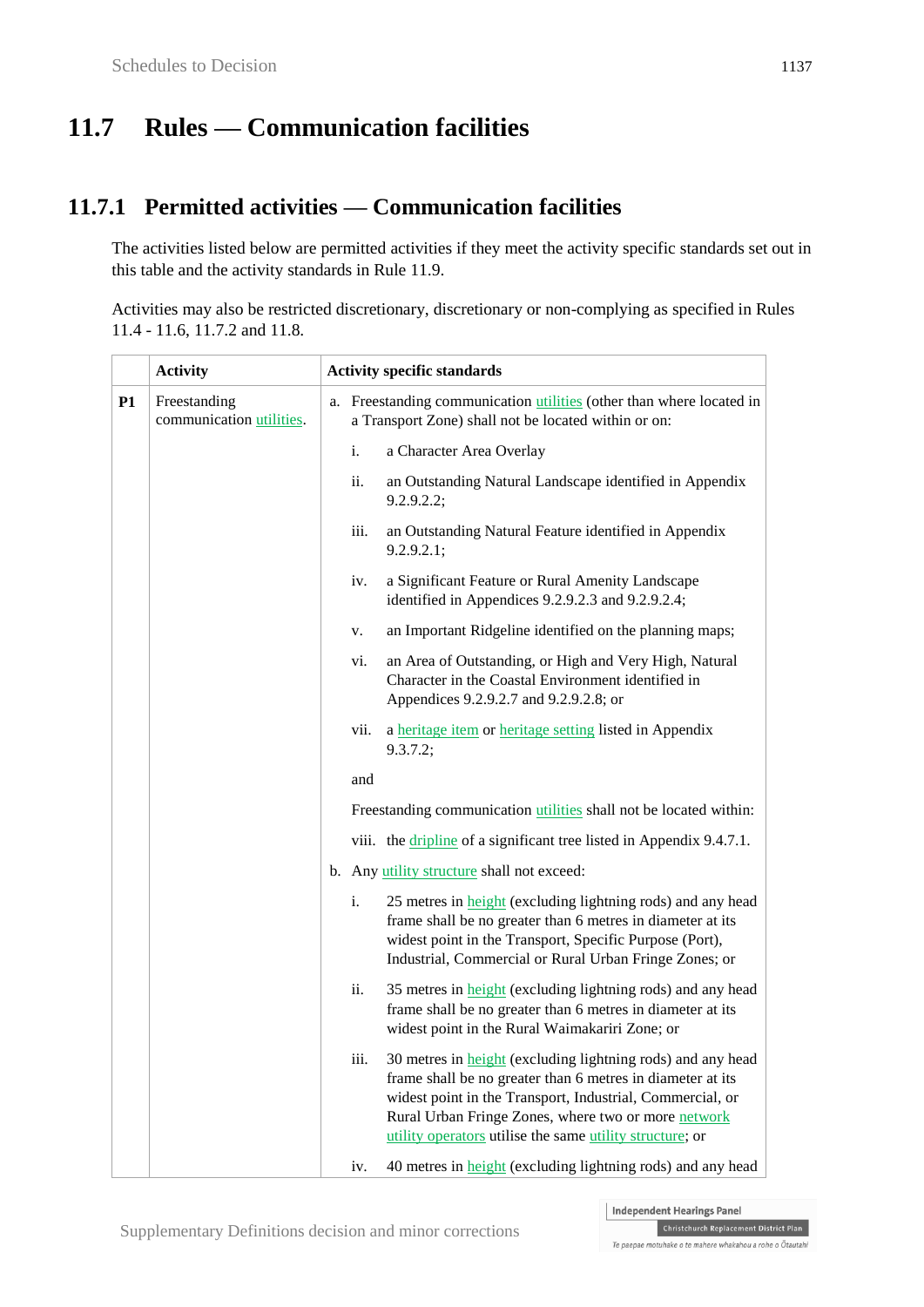|                | <b>Activity</b>                                                                  | <b>Activity specific standards</b>                                                                                                                                                                                                                   |
|----------------|----------------------------------------------------------------------------------|------------------------------------------------------------------------------------------------------------------------------------------------------------------------------------------------------------------------------------------------------|
|                |                                                                                  | frame shall be no greater than 6 metres in diameter at its<br>widest point in the Rural Waimakariri Zone where two or<br>more network utility operators utilise the same utility<br>structure; or                                                    |
|                |                                                                                  | 20 metres in <b>height</b> (excluding lightning rods) and 1 metre<br>v.<br>in diameter above a <b>height</b> of 6 metres, except for any head<br>frame which shall be no greater than 6 metres in diameter at<br>its widest point in any other zone. |
|                |                                                                                  | c. Any dish antenna shall be less than 1.8 metres in diameter in<br>Industrial, Commercial or Rural Zones, and less than 0.8 metres<br>in any other zone.                                                                                            |
|                |                                                                                  | d. Any other antenna shall not exceed a surface area of 1.5 m <sup>2</sup> .                                                                                                                                                                         |
| P <sub>2</sub> | <b>Communication utilities</b><br>attached to a building,<br>including ancillary | a. Any dish antenna shall be less than 1.8 metres in diameter in the<br>Industrial, Commercial or Rural Zones, and less than 0.8 metres<br>in diameter in any other zone.                                                                            |
|                | equipment.                                                                       | a. Any other antenna shall not exceed a surface area of 1.5 m <sup>2</sup> .                                                                                                                                                                         |
|                |                                                                                  | b. Any antenna shall not exceed a height of 3 metres from the point<br>of attachment or the <b>height</b> limit for the relevant zone, whichever<br>is the greater.                                                                                  |
| <b>P3</b>      | <b>Amateur radio</b><br>configurations.                                          | The top of any utility structure is less than 20 metres above<br>a.<br>ground level.                                                                                                                                                                 |
|                |                                                                                  | b. Any antenna other than a simple wire dipole shall meet the<br>following criteria:                                                                                                                                                                 |
|                |                                                                                  | Any of the elements making up the <i>antenna</i> shall not exceed<br>i.<br>0.08m in diameter and 14.9m in length;                                                                                                                                    |
|                |                                                                                  | ii.<br>For horizontal HF yagi or loop antenna the boom length<br>shall not exceed 13m;                                                                                                                                                               |
|                |                                                                                  | iii.<br>No part of the <i>antenna</i> , <i>utility structure</i> or guy wires shall<br>overhang the property <b>boundary</b> ; and                                                                                                                   |
|                |                                                                                  | Simple wire dipoles shall not overhang property<br>iv.<br>boundaries.                                                                                                                                                                                |
|                |                                                                                  | c. Any dish antenna shall:                                                                                                                                                                                                                           |
|                |                                                                                  | i.<br>Be less than 5 metres in diameter/width;                                                                                                                                                                                                       |
|                |                                                                                  | ii.<br>Be pivoted less than 4 metres above the ground; and                                                                                                                                                                                           |
|                |                                                                                  | iii.<br>If located in any Residential Zone, meet the minimum<br>setback and daylight recession plane standards in Chapter<br>14.                                                                                                                     |
| <b>P4</b>      | Communication kiosks.                                                            | The maximum height of a communication kiosk shall be 2.5<br>a.<br>metres (excluding any small cell or <i>antenna</i> permitted in clause<br>(b) below), and the maximum volume shall be $2.4 \text{ m}^3$ .                                          |
|                |                                                                                  | b. Any attached small cell or antennas shall be less than 1 metre in<br>height and shall not have a horizontal dimension greater than the<br>horizontal dimensions of the communication kiosk.                                                       |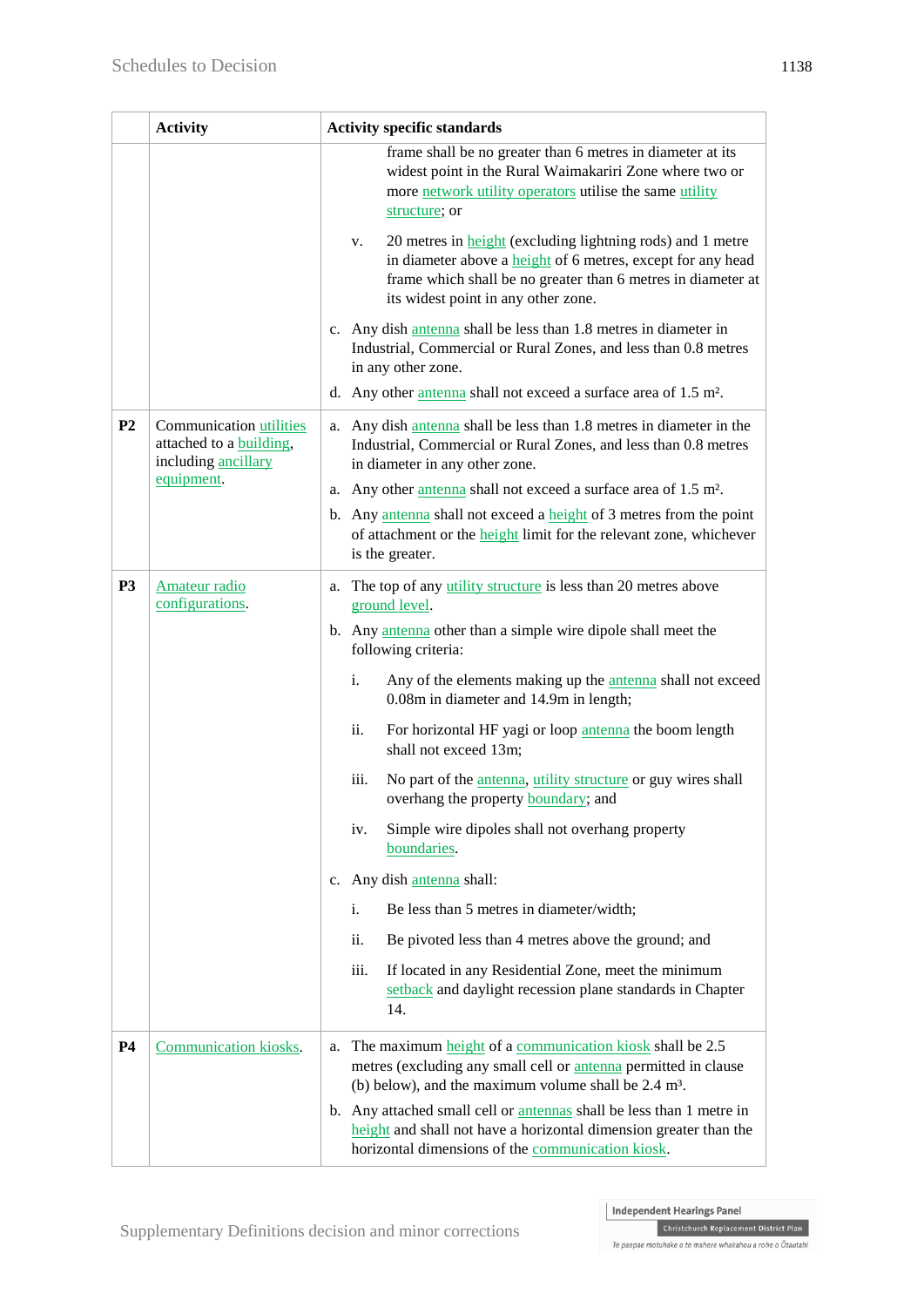|           | <b>Activity</b>                                                                                 | <b>Activity specific standards</b>                                                                                                                                                                                                                                                                                                                                      |  |
|-----------|-------------------------------------------------------------------------------------------------|-------------------------------------------------------------------------------------------------------------------------------------------------------------------------------------------------------------------------------------------------------------------------------------------------------------------------------------------------------------------------|--|
| <b>P5</b> | Installation of above<br>ground lines and utility<br>structures for<br>communication utilities. | a. New utilities shall not be located within a Character Area<br>Overlay.<br>b. The utility structures shall not exceed a height of:<br>i.<br>25 metres in the Rural, Specific Purpose (Lyttelton Port),<br>Commercial, Industrial and any Transport Zones adjoining<br>these zones; or<br>ii.<br>15 metres in all other zones (including adjacent Transport<br>Zones). |  |

### **11.7.2 Restricted discretionary activities — Communication facilities**

The activities listed below are restricted discretionary activities, provided they meet the activity standards in Rule 11.9.

Decision to grant or decline consent and impose conditions is restricted to the matters of discretion set out in Rule 11.10, as set out in the following table.

|     | <b>Activity</b>                                                                                                | The Council's discretion shall be limited to the<br>following matters:                                                                                                 |
|-----|----------------------------------------------------------------------------------------------------------------|------------------------------------------------------------------------------------------------------------------------------------------------------------------------|
| RD1 | Any activity listed in Rule 11.7.1 P1<br>that does not meet one or more of the<br>activity specific standards. | Heritage and natural environment - Rule 11.10.1<br>a.<br>Amenity, location and design – Rule 11.10.2<br>b.<br>Operational considerations – Rule 11.10.3<br>c.          |
| RD2 | Any activity listed in Rule 11.7.1 P2<br>that does not meet one or more of the<br>activity specific standards. | Heritage and natural environment $-$ Rule 11.10.1<br>a.<br>Amenity, location and design – Rule 11.10.2<br>b.<br>Operational considerations – Rule 11.10.3<br>c.        |
| RD3 | Any activity listed in Rule 11.7.1 P3<br>that does not meet one or more of the<br>activity specific standards. | Heritage and natural environment - Rule 11.10.1<br>a.<br>Amenity, location and design – Rule 11.10.2<br>b.<br>Operational considerations – Rule 11.10.3<br>c.          |
| RD4 | Any activity listed in Rule 11.7.1 P4<br>that does not meet the activity specific<br>standard.                 | Heritage and natural environment - Rule 11.10.1<br>a.<br>Amenity, location and design – Rule 11.10.2<br>b.<br>Operational considerations - Rule 11.10.3<br>c.          |
| RD5 | Any activity listed in Rule 11.7.1 P5<br>that does not meet one or more the<br>activity specific standards.    | Heritage and natural environment – Rule 11.10.1<br>a.<br>Amenity, location and design – Rule 11.10.2<br>b.<br>Operational considerations – Rule 11.10.3<br>$c_{\cdot}$ |

Christchurch Replacement District Plan Te paepae motuhake o te mahere whakahou a rohe o Ōtautahi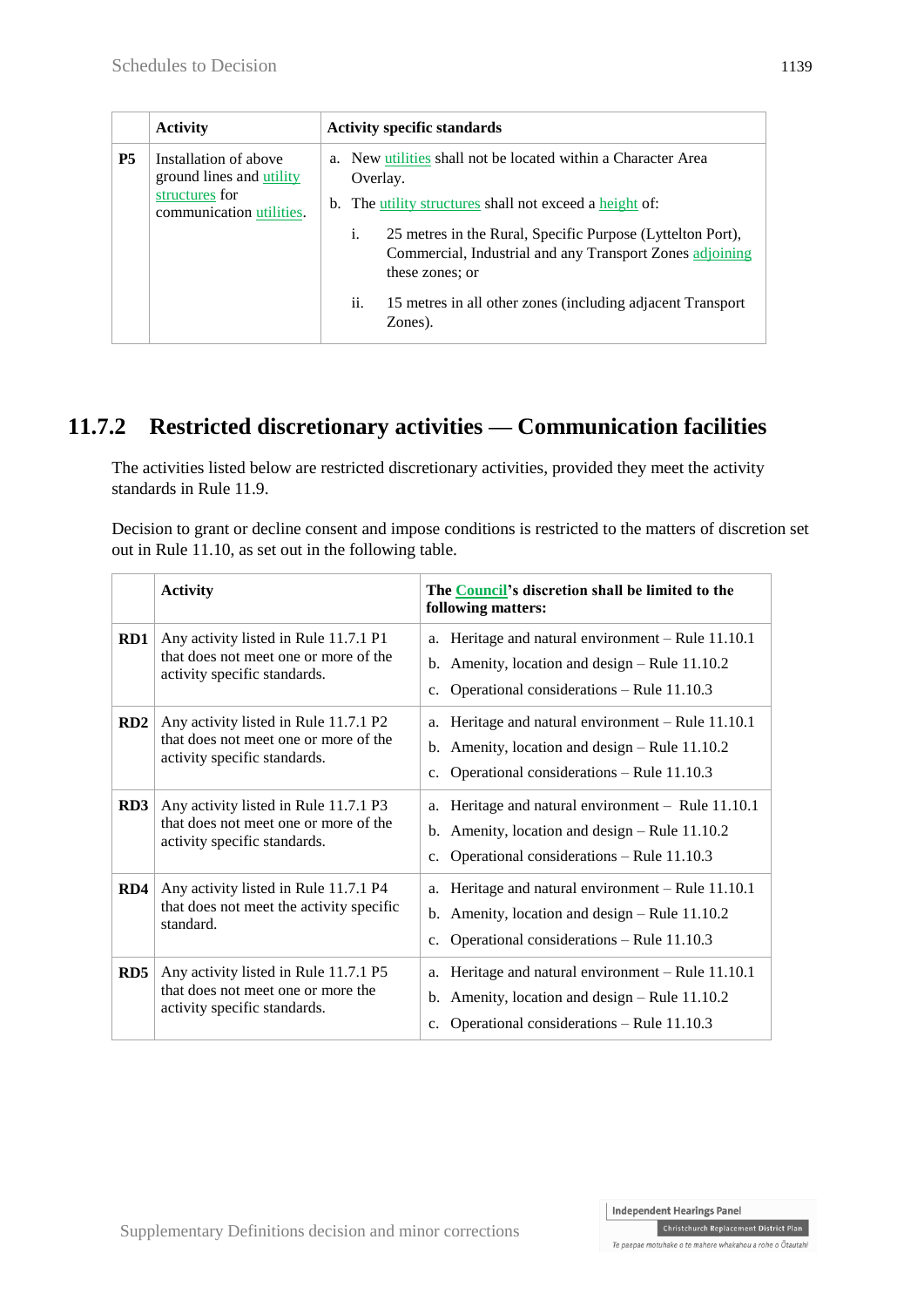# **11.8 Rules — Water, wastewater and stormwater**

### **11.8.1 Permitted activities — Water, wastewater and stormwater**

The activities listed below are permitted activities if they meet the activity specific standards set out in this table and the activity standards in Rule 11.9.

Activities may also be restricted discretionary, discretionary or non-complying as specified in Rules 11.4 – 11.7, and 11.8.2.

|                | <b>Activity</b>                                                                                                                                                                                                   | <b>Activity specific standards</b>                                                                                                                                                                                                                                                                                                                                                                                                                                                                                                                     |
|----------------|-------------------------------------------------------------------------------------------------------------------------------------------------------------------------------------------------------------------|--------------------------------------------------------------------------------------------------------------------------------------------------------------------------------------------------------------------------------------------------------------------------------------------------------------------------------------------------------------------------------------------------------------------------------------------------------------------------------------------------------------------------------------------------------|
| <b>P1</b>      | Water, wastewater and<br>stormwater connections<br>to public networks.                                                                                                                                            | Nil.<br><b>Advice Notes:</b>                                                                                                                                                                                                                                                                                                                                                                                                                                                                                                                           |
|                |                                                                                                                                                                                                                   | Refer to the Infrastructure Design Standard and/or Construction<br>1.<br>Specification Standard as published by the Council.                                                                                                                                                                                                                                                                                                                                                                                                                           |
|                |                                                                                                                                                                                                                   | Connections to the Council's reticulated water supply are<br>2.<br>applied for through the "WS1 Water Connection Application<br>form".                                                                                                                                                                                                                                                                                                                                                                                                                 |
|                |                                                                                                                                                                                                                   | 3.<br>Connections to the <b>Council</b> 's reticulated stormwater and<br>wastewater systems are through the building consent process.<br>Connections are to be installed by a Council Authorised Drain<br>Layer.                                                                                                                                                                                                                                                                                                                                       |
| P <sub>2</sub> | Construction or<br>operation of structures<br>for the conveyance,<br>treatment, storage or<br>retention / detention of<br>water, wastewater and<br>stormwater by the<br>Council or a network<br>utility operator. | a. Built form standards for the relevant zone.<br><b>Advice Notes:</b><br>Refer to the Infrastructure Design Standard and/or Construction<br>1.<br>Specification Standard as published by the Council.<br>2.<br>Refer also to relevant Stormwater Management Plans and<br>Integrated Catchment Management Plans.                                                                                                                                                                                                                                       |
| P <sub>3</sub> | Structures and equipment<br>ancillary to the<br>maintenance and<br>operation of water,<br>wastewater and<br>stormwater facilities.                                                                                | Nil.<br><b>Advice Notes:</b><br>Refer to the Infrastructure Design Standard and/or Construction<br>1.<br>Specification Standard as published by the Council.<br>2.<br>Refer also to the Canterbury Regional Council's Erosion and<br>Sediment Control Guide.<br>3.<br>Works should be undertaken in accordance with the best<br>practicable option to minimise discharge. For guidance refer to<br>the sediment control guidelines prepared by the Canterbury<br>Regional Council. Works may also require consent from<br>Canterbury Regional Council. |
| P <sub>4</sub> | Rainwater collection<br>systems.                                                                                                                                                                                  | a. Water tanks shall meet zone provisions for <b>height</b> and road<br>boundary building setbacks and minimum building setbacks from<br>internal boundaries.<br>Advice note:                                                                                                                                                                                                                                                                                                                                                                          |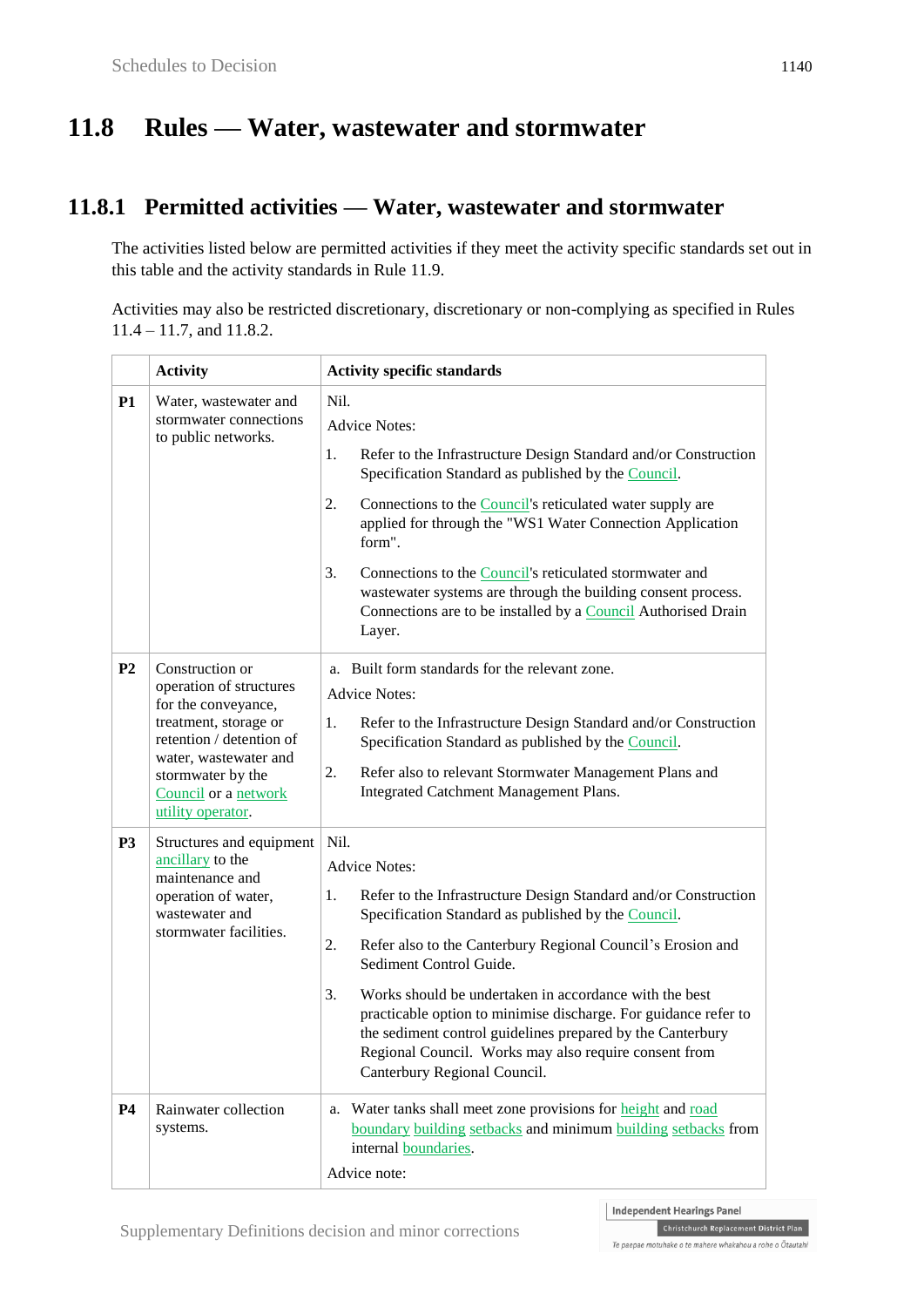|           | <b>Activity</b>          | <b>Activity specific standards</b>                                                                   |
|-----------|--------------------------|------------------------------------------------------------------------------------------------------|
|           |                          | The installation of rainwater tanks may require building<br>consent.                                 |
| <b>P5</b> | Solar hot water systems. | Nil.<br>Advice note:<br>The installation of solar hot water systems may require building<br>consent. |

### **11.8.2 Restricted discretionary activities — water, wastewater and stormwater**

The activities listed below are restricted discretionary activities, provide they meet the activity standards in Rule 11.9.

Decision to grant or decline consent and impose conditions is restricted to the matters of discretion set out in Rule 11.10, as set out in the following table.

|     | <b>Activity</b>                                                                                | The <b>Council's</b> discretion shall be limited to the<br>following matters:                                                                                                                                                                                                                                                                                                             |
|-----|------------------------------------------------------------------------------------------------|-------------------------------------------------------------------------------------------------------------------------------------------------------------------------------------------------------------------------------------------------------------------------------------------------------------------------------------------------------------------------------------------|
| RD1 | Any activity listed in Rule 11.8.1 P2<br>that does not meet the activity specific<br>standard. | a. Heritage and natural environment - Rule 11.10.1<br>Amenity, location and design – Rule 11.10.2<br>b.<br>Operational considerations $-11.10.3$<br>c.<br>d. Health and safety $-11.10.4(a)$<br>Water, wastewater and stormwater $-$ Rule 11.10.6<br>e.<br>Within Sites of Ngai Tahu Cultural Significance -<br>f.<br>Rule 9.5.5, as relevant to the site classification                  |
| RD2 | Any activity listed in Rule 11.8.1 P4<br>that does not meet the activity specific<br>Standard. | Heritage and natural environment - Rule 11.10.1<br>a.<br>Amenity, location and design - Rule 11.10.2<br>b.<br>Operational considerations - Rule 11.10.3<br>c.<br>Health and safety – Rule $11.10.4(a)$<br>d.<br>e. Water, wastewater and stormwater - Rule<br>11.10.6(a)<br>Within Sites of Ngai Tahu Cultural Significance -<br>f.<br>Rule 9.5.5, as relevant to the site classification |
| RD3 | Use of greywater collection systems<br>(excluding those permitted by Rule<br>11.8.1 P2).       | a. Water, wastewater and stormwater - Rule<br>$11.10.6(a)$ , (b) and (k)<br><b>Advice Notes:</b><br>The installation of greywater systems may<br>1.<br>require building consent.<br>2.<br>The use of greywater may require resource<br>consent from the Canterbury Regional Council.                                                                                                      |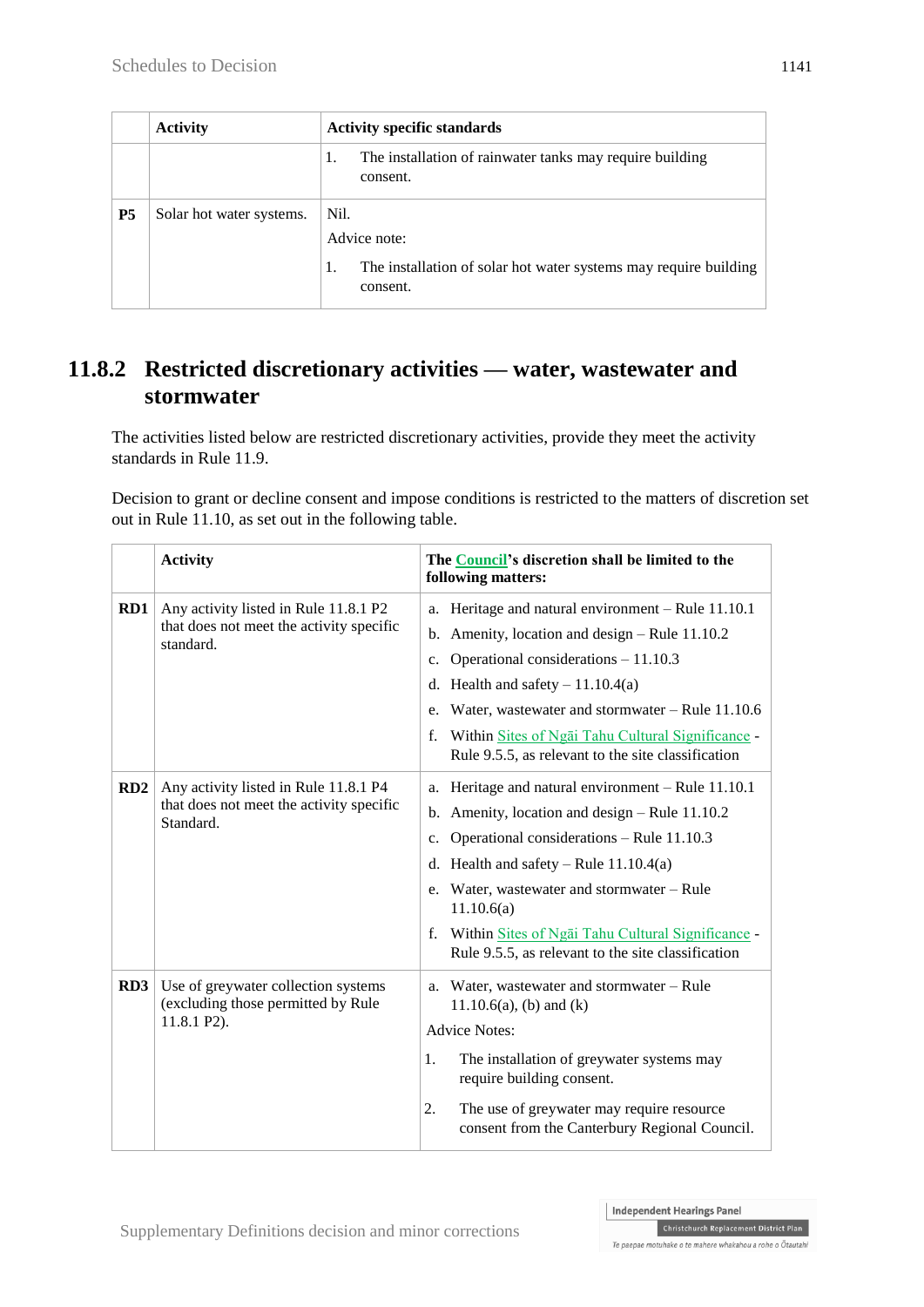# **11.9 Rules — Activity standards — All activities**

The following activity standards shall be met by all activities in Rules 11.4 – 11.8.

|    | <b>Applicable to</b>                                                                                         | <b>Activity Standard</b>                                                                                                                                                                                                                                                                                                                                                                                                                              |
|----|--------------------------------------------------------------------------------------------------------------|-------------------------------------------------------------------------------------------------------------------------------------------------------------------------------------------------------------------------------------------------------------------------------------------------------------------------------------------------------------------------------------------------------------------------------------------------------|
| a. | Any utilities that emit<br>radiofrequency fields,<br>which are not regulated by<br>an amateur radio licence. | The utility operator must plan and operate the utility in<br>a.<br>accordance with NZS2772: Part 1:1999<br>Radiofrequency Fields Part 1 - Maximum Exposure<br>Levels $-3$ kHz to 300 GHz.                                                                                                                                                                                                                                                             |
|    |                                                                                                              | b. The utility operator must ensure that the Council<br>receives, before the <i>utility</i> becomes operational, the<br>following:                                                                                                                                                                                                                                                                                                                    |
|    |                                                                                                              | written or electronic notice of where the utility is<br>i.<br>or where it is proposed to be; and                                                                                                                                                                                                                                                                                                                                                      |
|    |                                                                                                              | ii.<br>a report that-                                                                                                                                                                                                                                                                                                                                                                                                                                 |
|    |                                                                                                              | is prepared in accordance with AS/NZS<br>1.<br>2772.2:2011: Radiofrequency Fields Part 2:<br>Principles and methods of measurement and<br>computation $-3$ kHz to 300 GHz and                                                                                                                                                                                                                                                                         |
|    |                                                                                                              | takes account of exposures arising from<br>2.<br>other utilities in the vicinity of the utility;<br>and                                                                                                                                                                                                                                                                                                                                               |
|    |                                                                                                              | 3.<br>predicts whether the radiofrequency field<br>levels at places in the vicinity of the utility<br>that are reasonably <b>accessible</b> to the general<br>public will comply with NZS 2772: Part<br>1:1999 Radiofrequency Fields Part 1-<br>Maximum Exposure Levels - 3 kHz to 300<br>GHz.                                                                                                                                                        |
|    |                                                                                                              | c. If the prediction referred to in standard (b) is that the<br>radiofrequency field levels will reach or exceed 25%<br>of the maximum level authorised by NZS 2772: Part<br>1:1999 Radiofrequency Fields Part 1 - Maximum<br>Exposure Levels $-3$ kHz to 300 GHz for exposure of<br>the general public, the <i>utility</i> operator must ensure that<br>the Council receives, within 3 months of the utility<br>becoming operational, a report that— |
|    |                                                                                                              | is prepared in accordance with AS/NZS<br>i.<br>2772.2:2011: Radiofrequency Fields Part 2:<br>Principles and methods of measurement and<br>computation - 3 kHz to 300 GHz; and                                                                                                                                                                                                                                                                         |
|    |                                                                                                              | ii.<br>provides evidence that the actual radiofrequency<br>field levels at places in the vicinity of the utility<br>that are reasonably <b>accessible</b> to the general<br>public comply with NZS 2772: Part 1:1999<br>Radiofrequency Fields Part 1 - Maximum<br>Exposure Levels - 3 kHz to 300 GHz.                                                                                                                                                 |
|    |                                                                                                              | <b>Advice Note:</b>                                                                                                                                                                                                                                                                                                                                                                                                                                   |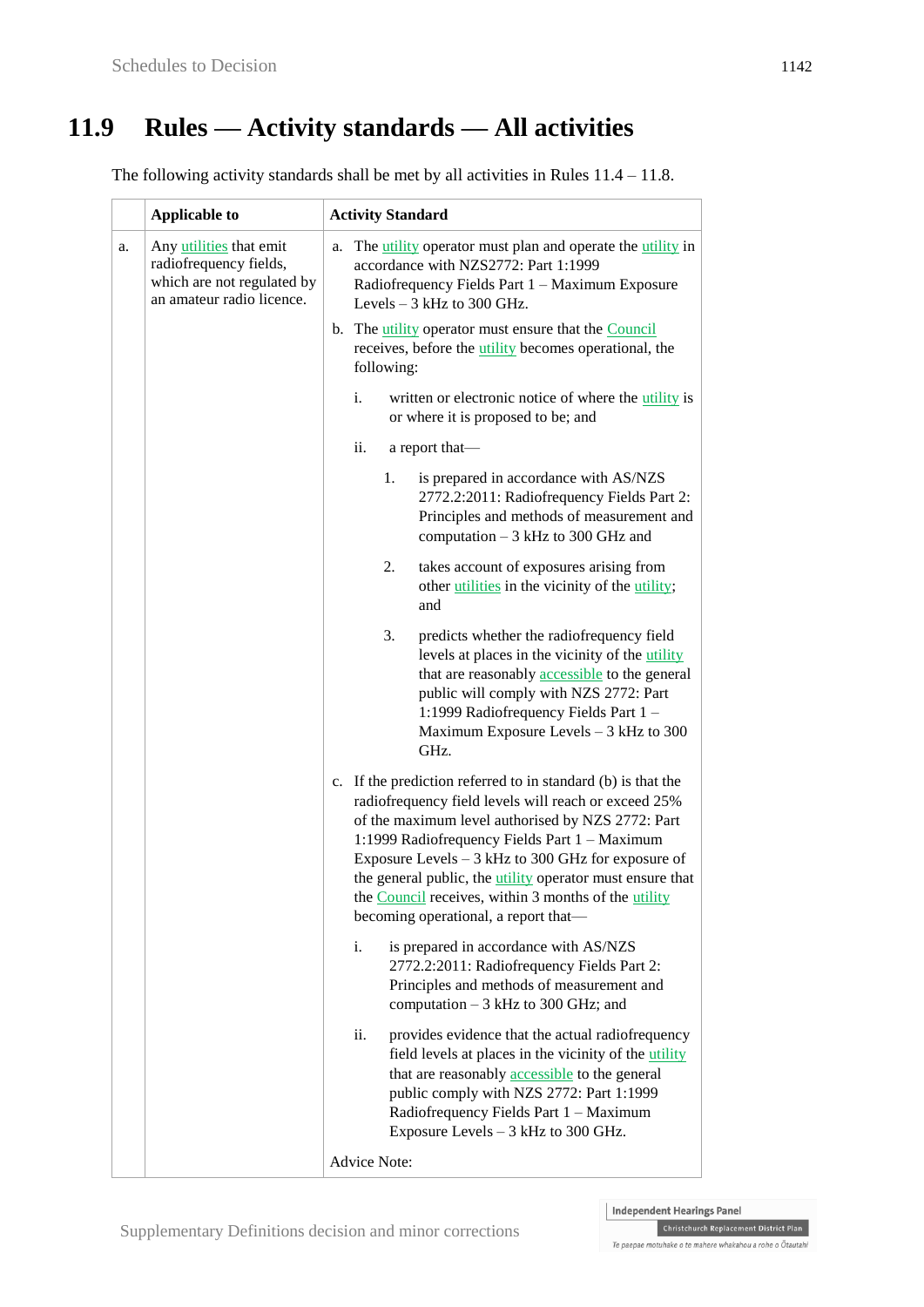|    | <b>Applicable to</b>                                                                                                                                                                                                               | <b>Activity Standard</b>                                                                                                                                                                                                                                                                                                                                                                            |
|----|------------------------------------------------------------------------------------------------------------------------------------------------------------------------------------------------------------------------------------|-----------------------------------------------------------------------------------------------------------------------------------------------------------------------------------------------------------------------------------------------------------------------------------------------------------------------------------------------------------------------------------------------------|
|    |                                                                                                                                                                                                                                    | 1.<br>The exposure assessment in standard (b) is not<br>required to include an evaluation of the uncertainty in<br>that assessment.                                                                                                                                                                                                                                                                 |
| b. | The operation of any<br>utility that emits power<br>frequency electric and<br>magnetic fields.                                                                                                                                     | Exposures to power frequency electric and magnetic<br>a.<br>fields in areas normally accessible to the public shall<br>not exceed 5 kilovolts per metre and 200 microtesla as<br>measured and assessed in accordance with the<br>International Commission on Non-Ionising Radiation<br>Protection Guidelines for Limiting Exposures to Time<br>Varying Electric and Magnetic Fields (1Hz - 100kHz). |
|    |                                                                                                                                                                                                                                    | <b>Advice Note:</b>                                                                                                                                                                                                                                                                                                                                                                                 |
|    |                                                                                                                                                                                                                                    | The Ministry of Health 2013 guidelines "Electric and<br>1.<br>Magnetic Fields and Your Health: Information on<br>electric and magnetic fields association with<br>transmission lines, distribution lines and electrical<br>equipment $-2013$ edition", in addition to compliance<br>with the exposure limits in standard (a), recommend:                                                            |
|    |                                                                                                                                                                                                                                    | the implementation of very low cost measures to<br>reduce exposures when constructing new<br>electrical infrastructure, and;                                                                                                                                                                                                                                                                        |
|    |                                                                                                                                                                                                                                    | when contemplating changes to existing sources,<br>consideration of field reduction alongside safety,<br>reliability and economic aspects.                                                                                                                                                                                                                                                          |
| c. | Any utilities within 12<br>metres of the centre line<br>of a 110kV or a 220 kV<br><b>National Grid</b><br>transmission line, or<br>within 10 metres of the<br>centre line of a 66 kV<br><b>National Grid</b><br>transmission line. | The utility shall comply with the New Zealand<br>a.<br>Electrical Code of Practice for Electrical Safe<br>Distances (NZCEP 34:2001).                                                                                                                                                                                                                                                                |
|    |                                                                                                                                                                                                                                    | b. The <i>utility</i> shall not be for the reticulation or storage of<br>water for irrigation purposes.                                                                                                                                                                                                                                                                                             |
| d. | Any utilities within 10<br>metres of the centre line<br>of a 66kV electricity<br>distribution line or within<br>5 metres of the centre line<br>of a 33kV or the 11kV<br>Heathcote to Lyttelton<br>distribution line.               | The <i>utility</i> shall comply with the New Zealand<br>a.<br>Electrical Code of Practice for Electrical Safe<br>Distances (NZECP 34:2001).                                                                                                                                                                                                                                                         |

Independent Hearings Panel Christchurch Replacement District Plan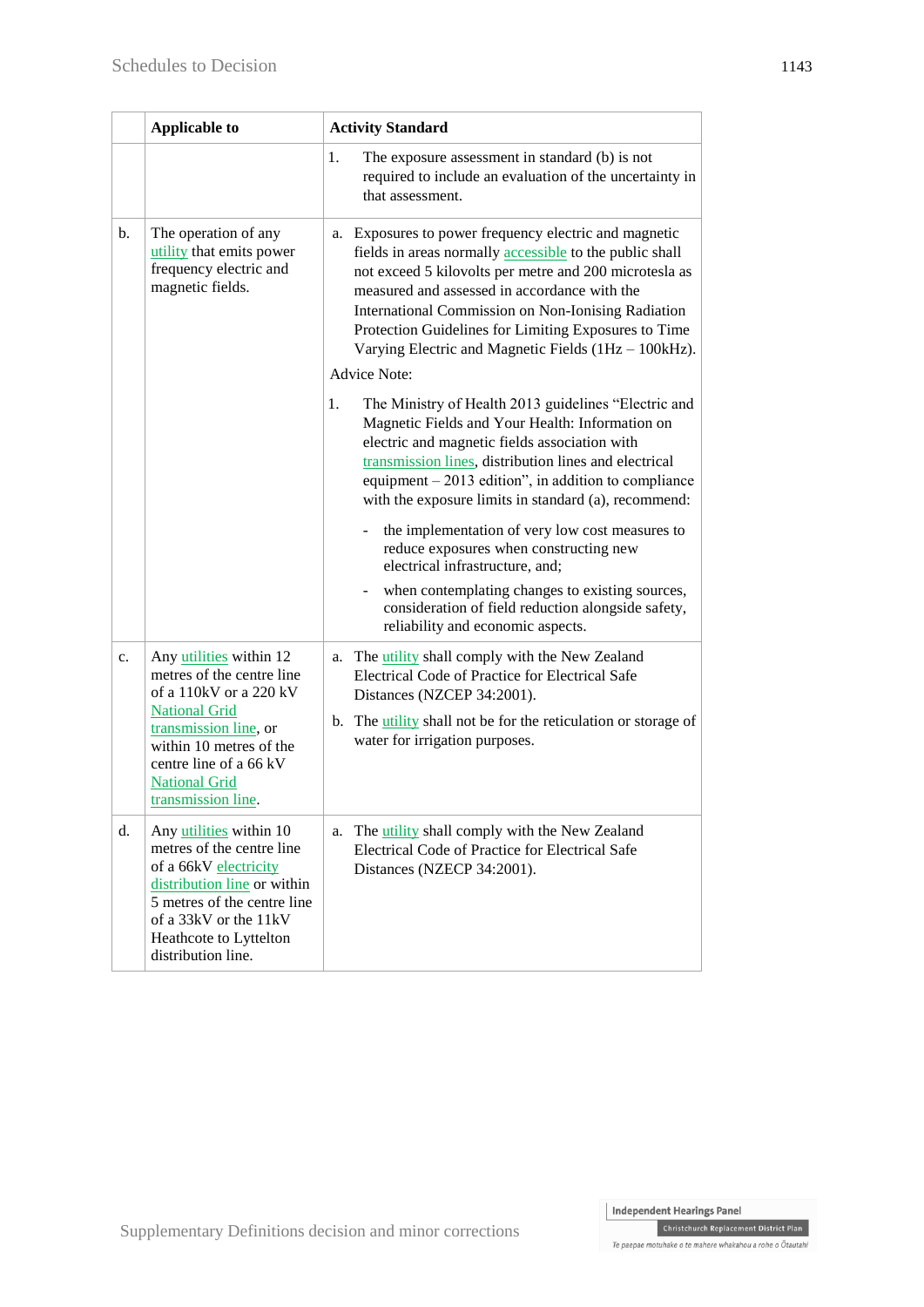### **11.10 Rules — Matters of discretion**

When considering applications for restricted discretionary activities, the Council's discretion to grant or decline consent, or impose conditions, is restricted to the matters over which discretion is restricted in the relevant rule and as described below.

#### **11.10.1 Heritage and natural environment**

- a. Any cumulative visual effects arising from the utility, particularly in relation to telecommunication facilities and energy generation facilities.
- b. If any activity is proposed within a Character Area Overlay, any relevant assessment matters in Chapter 14.
- c. In relation to utilities or access tracks within a Site of Ecological Significance listed in Schedule A of Appendix 9.1.6.1, the matters of discretion in Rule 9.1.5.2.
- d. In relation to utilities or access tracks within:
	- i. an Outstanding Natural Landscape identified in Appendix 9.2.9.2.2;
	- ii. an Outstanding Natural Feature identified in Appendix 9.2.9.2.1;
	- iii. a Significant Feature or Rural Amenity Landscape identified in Appendices 9.2.9.2.3 and 9.2.9.2.4;
	- iv. an Important Ridgeline identified on the planning maps; or
	- v. an Area of Outstanding, or High and Very High, Natural Character in the Coastal Environment identified in Appendices 9.2.9.2.7 and 9.2.9.2.8,

the matters of discretion in Rules 9.2.8.1, 9.2.8.2 and 9.2.8.3.

- e. In relation to utilities within, or on, a heritage item or heritage setting listed in Appendix 9.3.7.2, the matters of discretion in Rule 9.3.6.
- f. In relation to utilities within the dripline of a significant tree listed in Appendix 9.4.7.1, the matters of discretion in Rule 9.4.6.
- g. In relation to utilities within a Site of Ngai Tahu Cultural Significance identified in Appendix 9.5.6, the matters set out in Rule 9.5.5 as relevant to the site classification:
	- i. Rule 9.5.5.1 Wāhi Tapu / Wāhi Taonga, Mahaanui Iwi Management Plan Silent Files and Kaitorete Spit;
	- ii. Rule 9.5.5.2 Ngā Tūranga Tūpuna; and
	- iii. Rule 9.5.5.3 Ngā Wai.

#### **11.10.2 Amenity, location and design**

a. The practicality and effectiveness of screening the utility;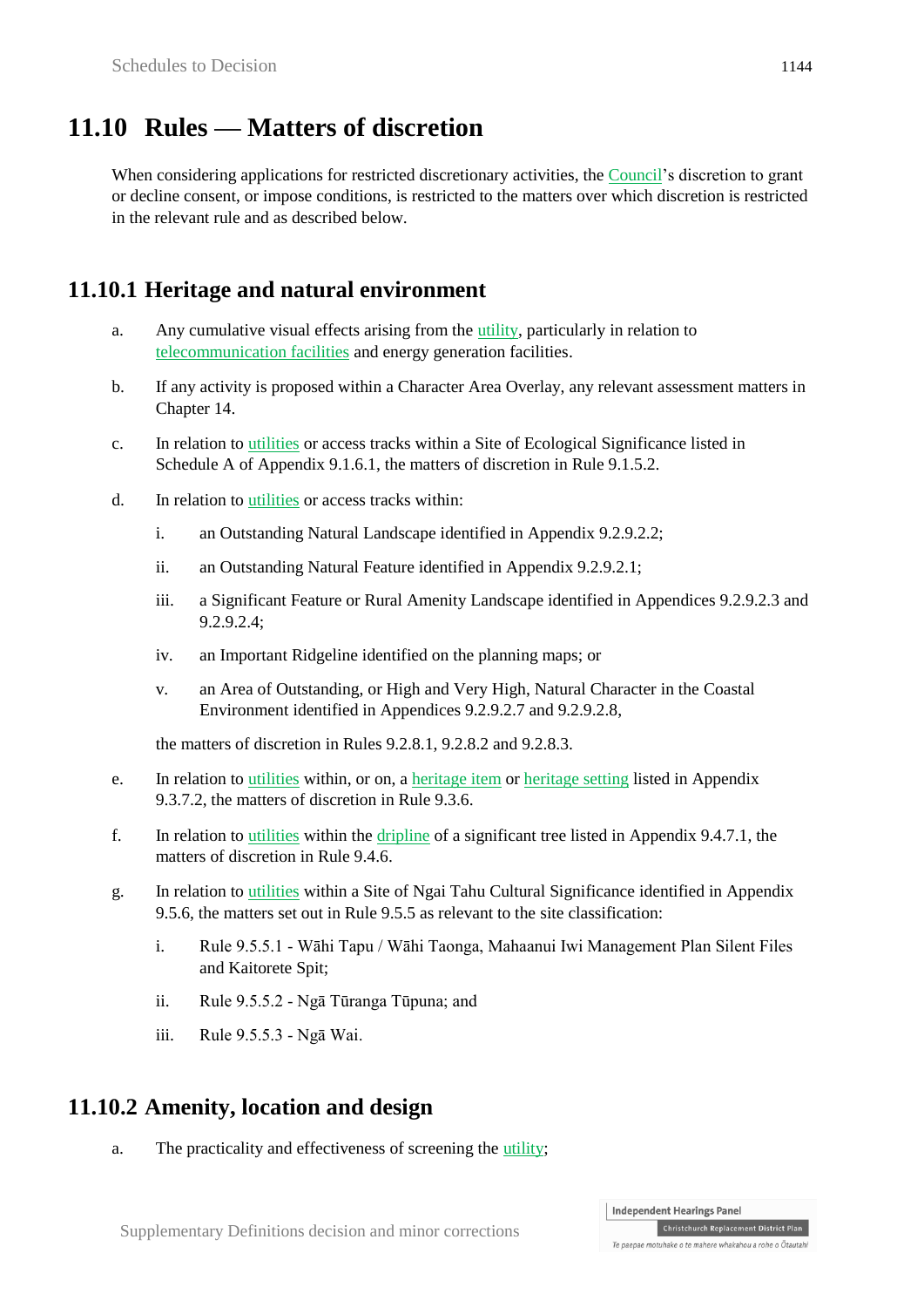- b. In respect of utilities attached to buildings, whether the utility is placed within the visual envelope of an existing **building**, and the extent to which the colour and design of the facility corresponds to the existing building;
- c. Consideration of the number and size of any other existing utility on the building;
- d. The extent to which any adverse effects of the utility have been avoided, remedied or mitigated by the route, site and method selection; and
- e. Whether the location and size of the utility impacts on the ability of people to access any facility, building, shop, recreation facility or other activity on a site.

### **11.10.3 Operational considerations**

- a. The extent to which the scale and height of buildings or other structures proposed are necessary to meet the technical, operational or functional requirements of the utility;
- b. Consideration of soil stability, erosion, and geotechnical matters on the selection of the route or site of a utility and the extent to which these matters can be mitigated;
- c. Whether placing lines or other utilities underground is unreasonable in terms of additional costs or environmental effects; and
- d. Any risk to, and effects on, the operation, maintenance, upgrading and development of transmission lines, including the National Grid.

#### **11.10.4 Health and safety**

a. Whether the utility will be located in close proximity to any sensitive activity and the extent of any effect on human health.

### **11.10.5 Electricity generation**

- a. Whether the utility will make a meaningful contribution to renewable electricity generation targets set by central government (90% by 2025) and the Council's Climate Smart Strategy 2010 - 2025.
- b. The distance between the utility and residences, public places, or places from which the utility would be visible, and whether the utility would impose adverse visual effects on or dominate the surrounding landscape, including but not limited to Outstanding Natural Landscapes identified in Appendix 9.2.9.2.2 and Sites of Ecological Significance listed in Schedule A of Appendix 9.1.6.1;
- c. Whether views to the utility are expansive or constrained;
- d. The extent to which the siting and size of the utility responds to its landscape context;
- e. The relative elevation of the utility in relation to residences, public places or place from which the utility will be visible, including whether the utility is located on a ridgeline or series of ridgelines, or would form part of a skyline;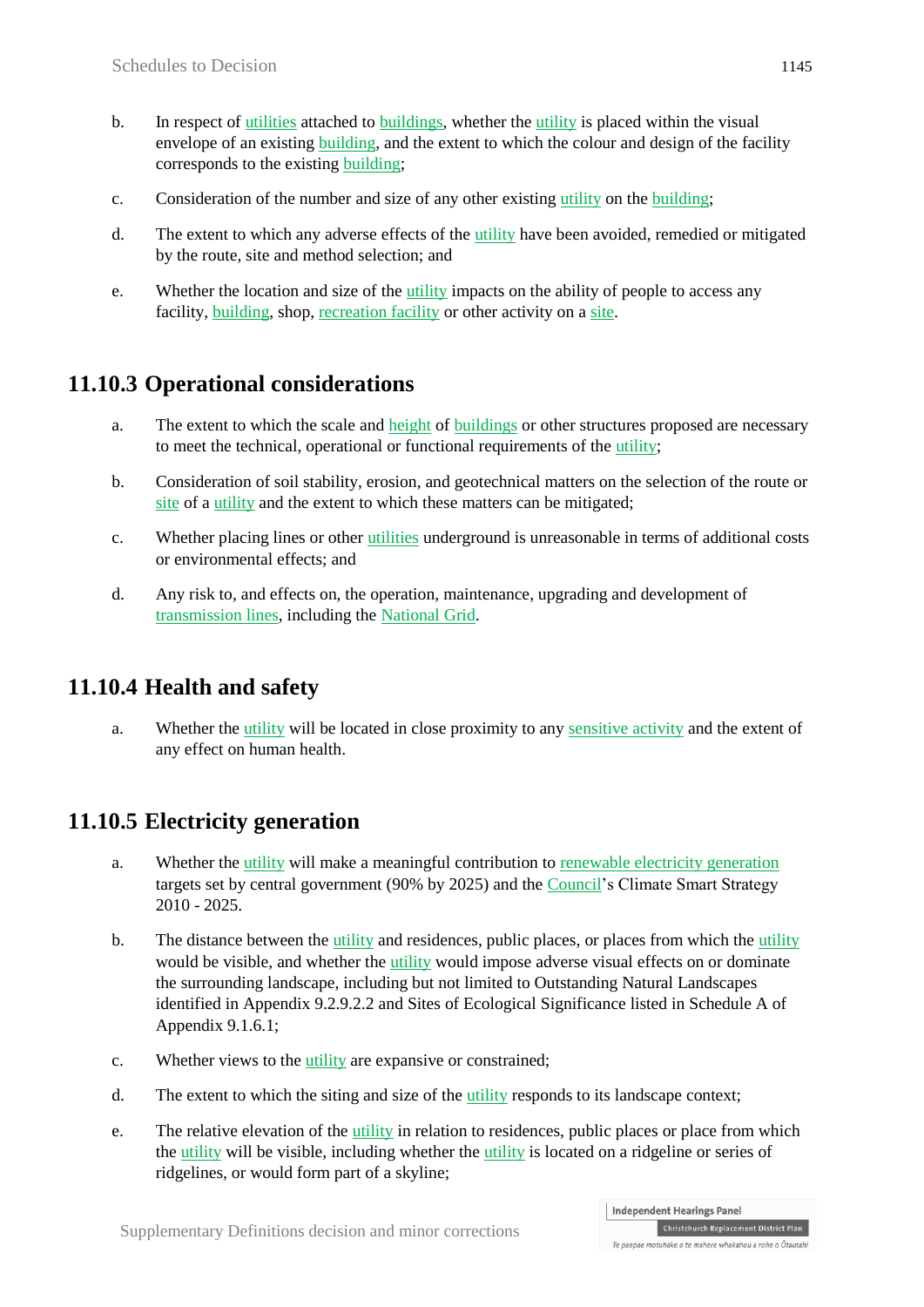- f. Number, design and extent of wind turbines and associated structures, and predominant orientation in relation to the landform;
- g. The effects on natural topography, landforms and geological forms;
- h. The ecological effects including any loss of indigenous flora, fauna, habitat and riparian margins, including through birdstrike;
- i. The extent of and effect on adjoining land uses of noise levels, noise modulation, glint/glare, and shadow flicker;
- j. The need to locate wind turbines and associated structures where the wind resource is available and the quality of the wind resource;
- k. The extent and visibility of roads, earthworks and vegetation clearance associated with the construction, operation or maintenance of the utility;
- l. For solar cells, in addition to the above:
	- i. the time of day, year, and time per day when adjoining or adjacent properties would be affected by reflected solar glare and the degree of luminance;
	- ii. the number of properties affected and their relative proximity; and
	- iii. whether there is any glare hazard.
- m. The necessity for non-renewable electricity generation elements in the District's electricity supply network, including for building resilience.

#### **11.10.6 Water, wastewater and stormwater**

- a. The requirements of the Infrastructure Design Standard and/or Construction Standard Specifications as published by the Council;
- b. Whether the proposed servicing will serve its intended purpose;
- c. Whether the utility utilises the existing or proposed topography and proposed networks to convey surface water by way of gravity systems;
- d. Whether provision is made for safe access for maintenance of surface water infrastructure;
- e. Whether the utility incorporate existing or new appropriate indigenous vegetation, recognising the ability of particular species to absorb water, and to which planting reflects Ngāi Tahu history and identity associated with specific place;
- f. The suitability of the proposed water supply for fire-fighting purposes (the Council may obtain a report from the Chief Fire Officer), including the extent of compliance with the SNZ PAS:4509:2008 in respect of the health and safety of the community, including neighbouring properties;
- g. The extent to which the proposed surface water management systems are consistent with the relevant Council Stormwater Management Plan or Integrated Catchment Management Plan;
- h. Any adverse effects on the functioning or values of the existing network of drains, springs, waterways and ponding areas;